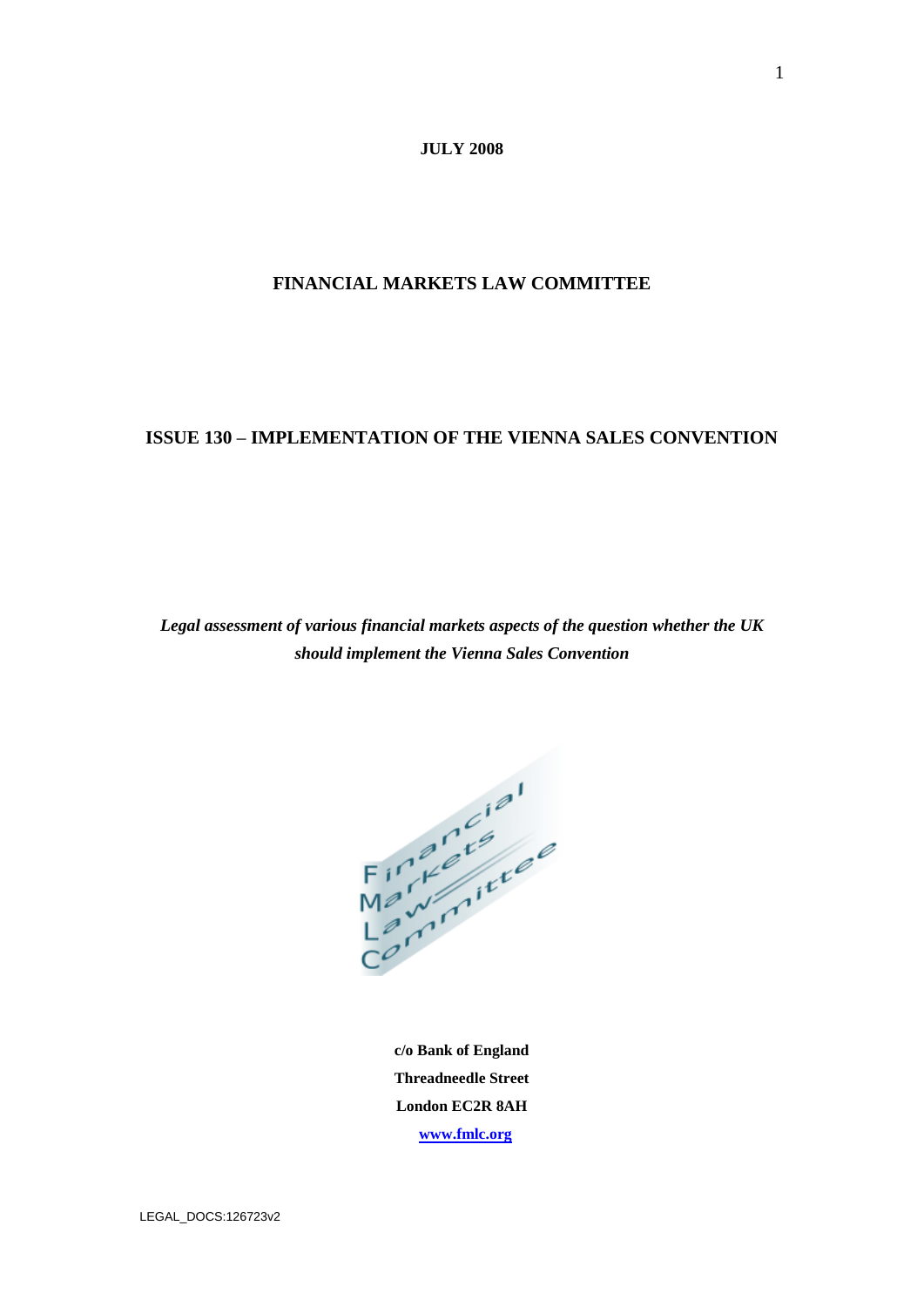## **FINANCIAL MARKETS LAW COMMITTEE**

## **ISSUE 130 WORKING GROUP**

| <b>Pauline Ashall</b>     | Linklaters                               |
|---------------------------|------------------------------------------|
| Dr Joanna Benjamin        | London School of Economics / Freshfields |
| Michael Brindle QC        | <b>Fountain Court Chambers</b>           |
| Professor Loukas Mistelis | Queen Mary, University of London         |
| Peter Werner              | <b>ISDA</b>                              |
| Joanna Perkins            | Secretary, FMLC                          |
| Saima Hanif               | Legal Assistant, FMLC                    |
| Karen Hutchinson          | Legal Assistant, FMLC                    |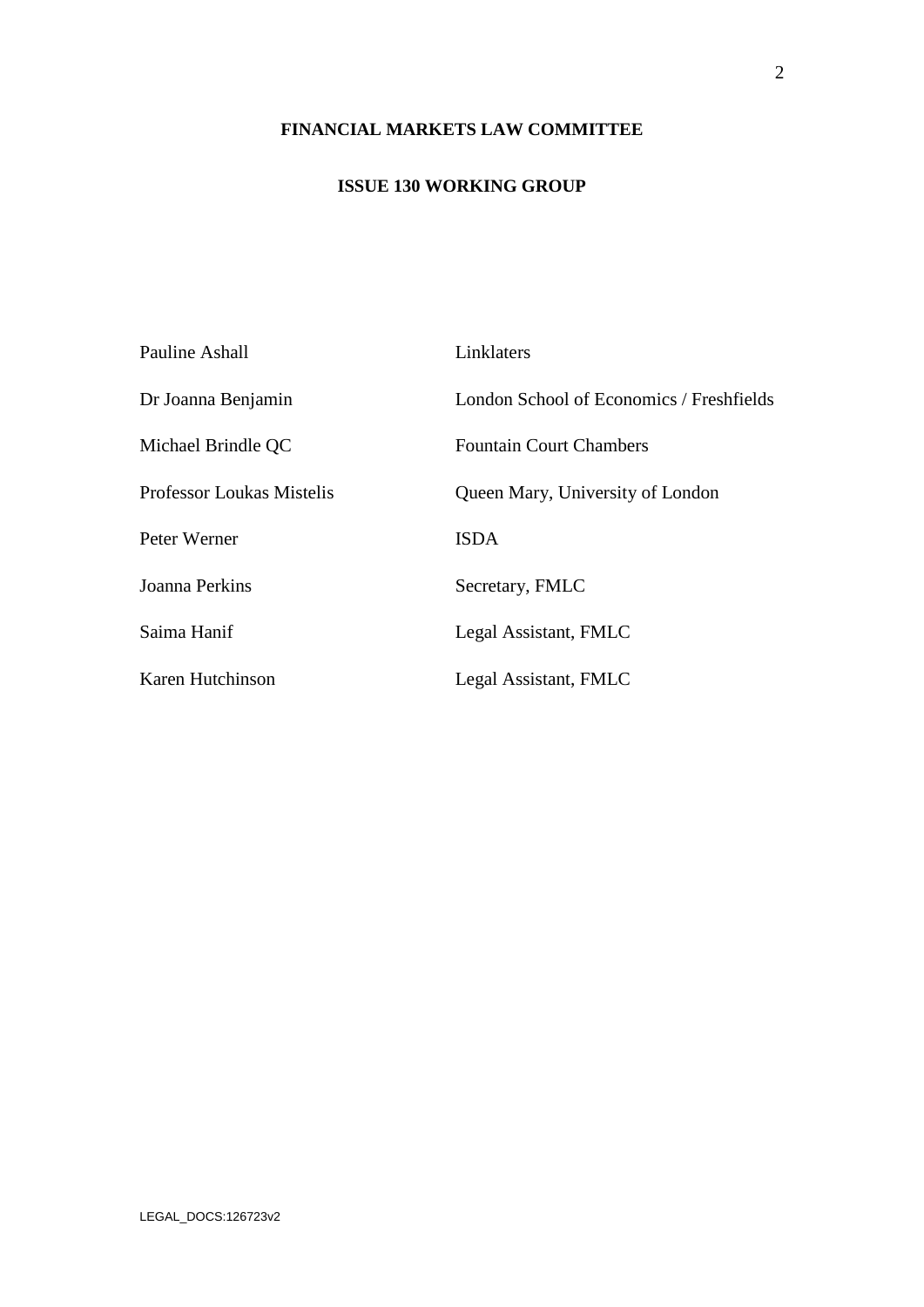## **CONTENTS**

| 1. | Introduction and Executive Summary                                                   | $\overline{4}$ |
|----|--------------------------------------------------------------------------------------|----------------|
| 2. | Convention on Contracts for the International Sale of<br>Goods – Context and Purpose | 6              |
| 3. | Impact of the Convention in Europe                                                   | 10             |
| 4. | Particulars of the Convention of Particular Relevance to<br>the Financial Markets    | 13             |
| 5. | Good Faith                                                                           | 17             |
| 6. | Application of Convention to Financial Instruments                                   | 22             |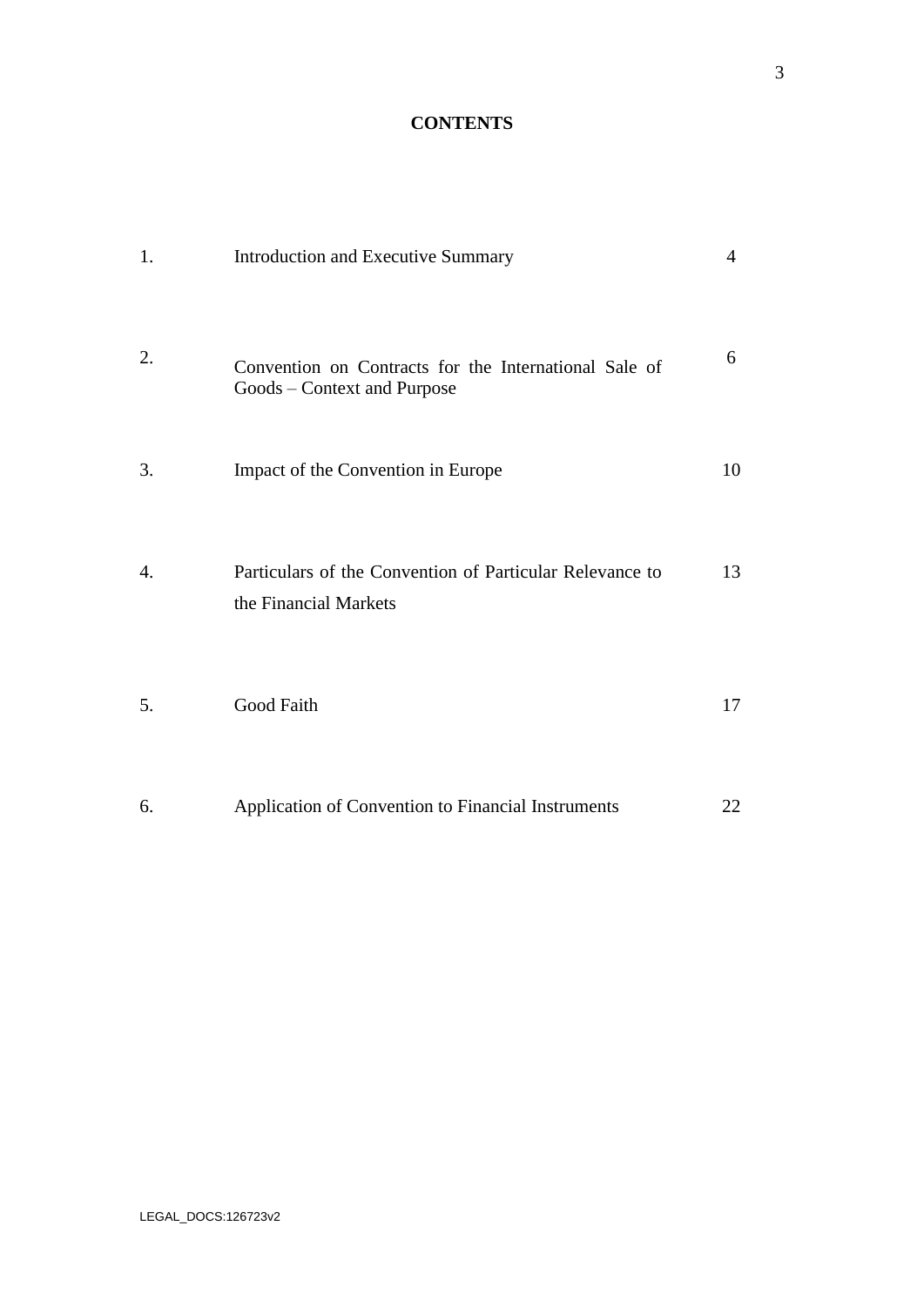### **1. Introduction and executive summary**

### **(a) Introduction**

- 1.1 The role of the Financial Markets Law Committee ("FMLC") is to identify issues of legal uncertainty, or misunderstanding, present and future, in the framework of the wholesale financial markets which might give rise to material risks and to consider how such issues should be addressed.
- 1.2 The UN Convention on Contracts for the International Sale of Goods (the "Convention") provides a uniform law governing the formation of crossborder sale of goods contracts, and delimiting certain substantive rights and obligations arising therefrom. The Convention was adopted by diplomatic conference in Vienna in 1980 and came into force on 1 January  $1988$ <sup>1</sup>. Since then, it has been ratified by 70 signatories worldwide, including a number of the UK's major trade partners. The UK is currently not a party to the Convention. Most EU countries, the US, China, Canada, and Australia have adopted the Convention and Japan is also about to ratify.<sup>2</sup>
- 1.3 In July 2007 the FMLC were contacted by the Department of Business, Enterprise and Regulatory Reform ("BERR") and invited to attend a meeting on the possible implementation of the Convention in the UK. BERR explained that its predecessor the Department of Trade and Industry undertook an informal consultation in 1980 and two formal consultations in 1989 and 1997 respectively relating to possible implementation of the Convention. Following these consultations a decision was taken in 1998 to legislate to implement the Convention. However, due to a series of unforeseen circumstances momentum for implementation was lost. In July 2007 BERR considered that the time was right to resume the process of consultation and accordingly, are now seeking to gauge stake-holder views to determine the level of support for and against implementation of the Convention.

 $\frac{1}{1}$ It is commonly referred to as "the Vienna Sales Convention".

<sup>2</sup> The Convention passed the House of Representatives (lower house) in the Japanese Diet on 20 May 2008. There was no opposition; deliberations at the House of Councillors (upper house) will begin shortly.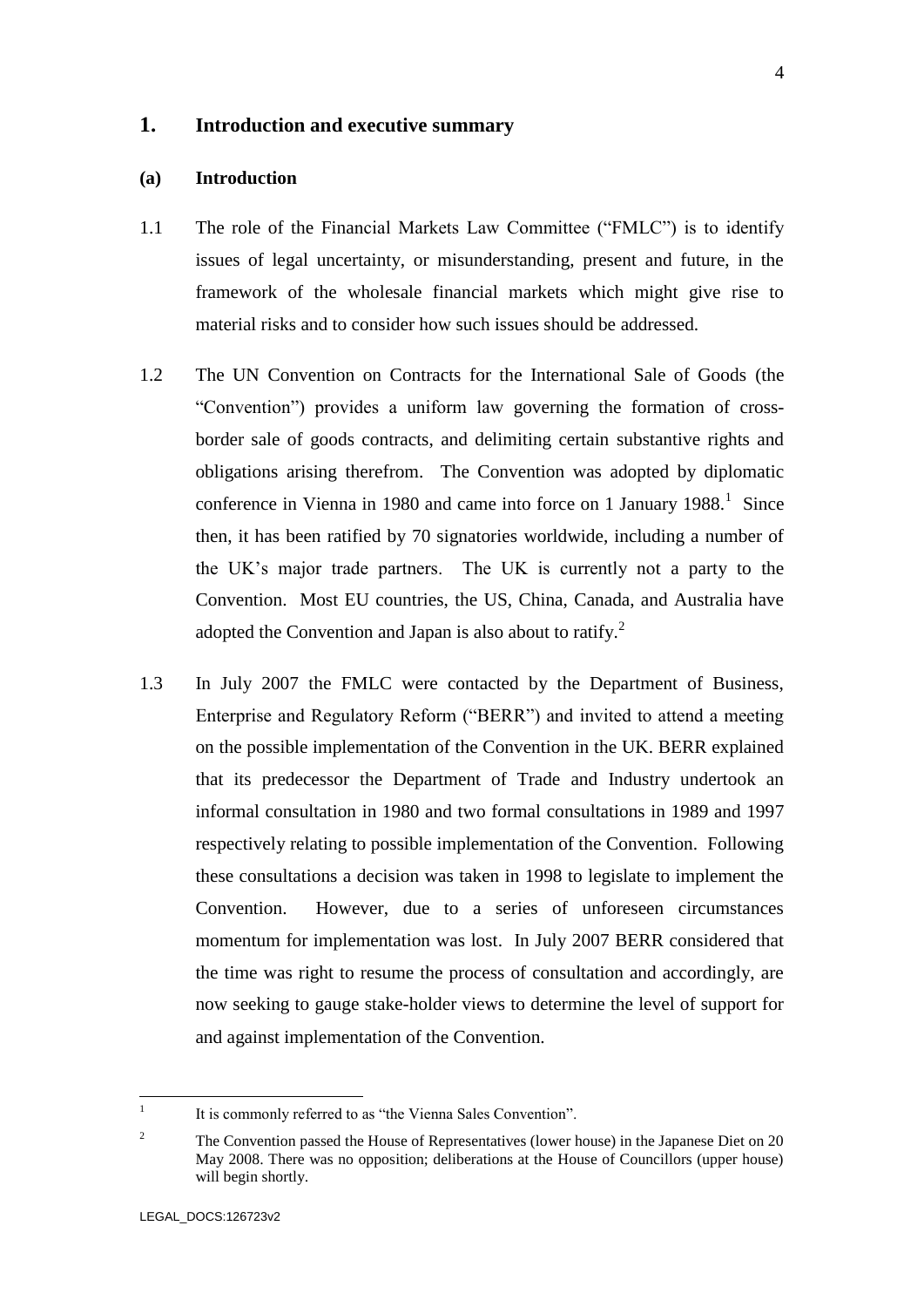- 1.4 In response to BERR's proposals the FMLC sought to gather materials from a number of market experts to investigate the extent to which the Convention, if implemented, would have an impact on financial markets. Initial feedback provided no real consensus regarding interpretation of the Convention text and there was no clear market view of the range of financial instruments, if any, that could be subject to the Convention. In light of this apparent uncertainty, in October 2007 the FMLC set up a Working Group to investigate potential legal uncertainties for the financial markets that would arise from UK implementation of the Convention.
- 1.5 With future ratification of the Convention looking increasingly possible for the UK there is a real need for the UK Government and financial market participants to be aware of the potential difficulties that such a move could bring to the financial markets. This paper provides a detailed analysis of the issues examined by the FMLC in this context and provides a legal assessment of the problems that may arise and a discussion of potential solutions.

### **(b) Executive summary**

- 1.6 In summary, the FMLC believes that, whilst the *raison d'être* behind the Convention is laudable and its success internationally is unquestionable, the potential, unforeseen practical implications of implementation in the UK could present some cause for concern in relation to business-to-business contracts.
- 1.7 It is clear that the scope of the Convention extends beyond simple contracts for the sale of goods. It is the view of the FMLC that the Convention will apply to derivative contracts where there is provision for physical delivery, and that without any authority to indicate otherwise, it could also extend to cover other financial instruments falling within the category of *choses in action.*
- 1.8 The FMLC believes that certain parts of the Convention, in particular the good faith requirement under Article  $7(1)$ , when applied to international financial market contracts, could present significant disincentives to the conduct of business if found to be applicable.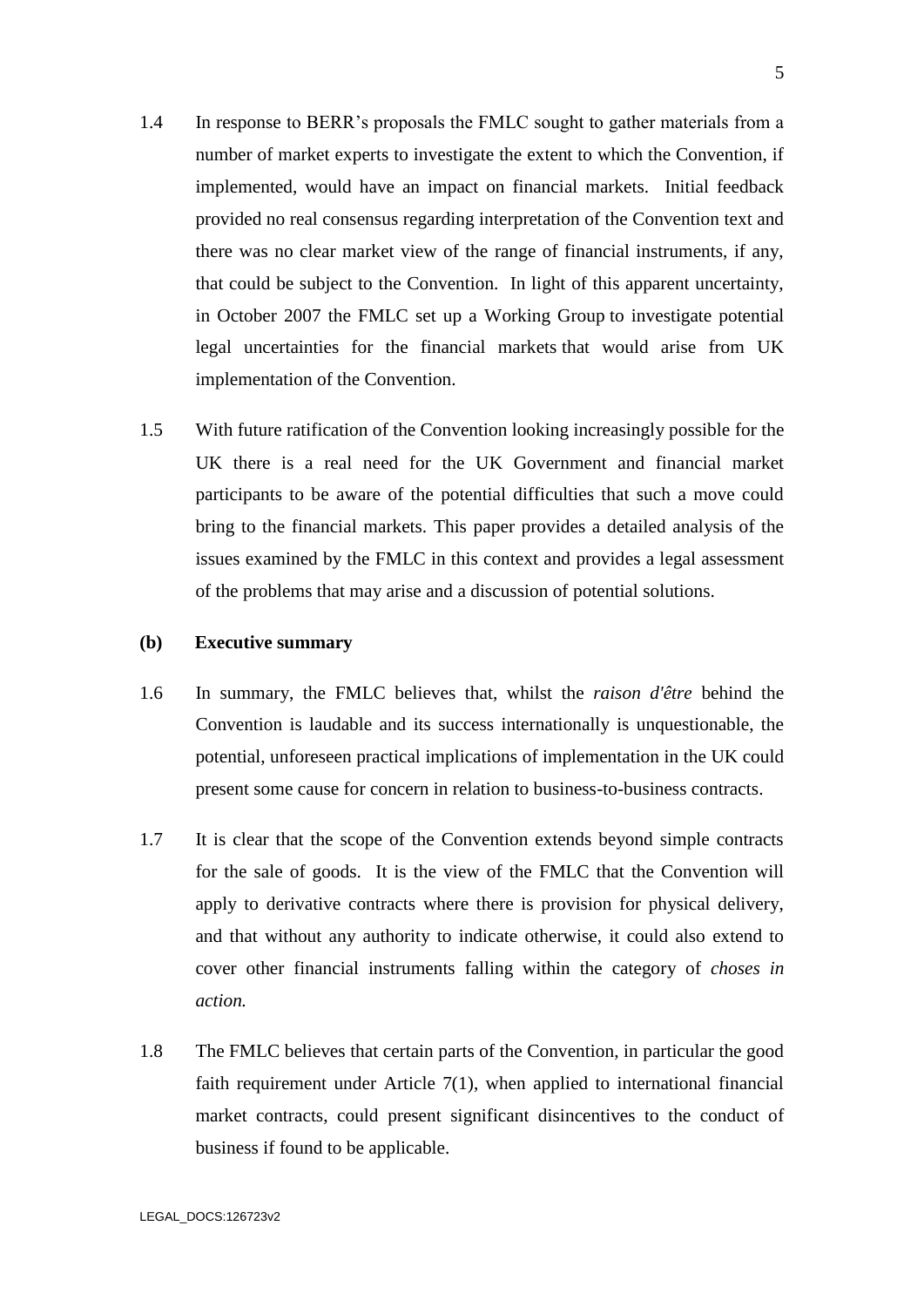1.9 In the view of the FMLC, if implementation of the Convention is to occur in the UK care must be taken to clarify the extent to which financial instruments will be covered. UK Authorities should also consider restricted implementation options as well as the possibility of promoting the introduction of standard form opt out clauses in certain financial markets master agreements to restrict the application of the Convention to areas where it would be undesirable.

# **2. Convention on Contracts for the International Sale of Goods context and purpose**

### **(a) Background to the Convention**

2.2 The origins of the Convention can be traced back as far as 1930 when, with the support of the League of Nations, the International Institute for the Unification of Private Law (UNIDROIT) made a decision to develop uniform international sale of goods legislation. The driving force of the pre-war harmonisation efforts was the work of Ernst Rabel; it was widely accepted that if any degree of harmonisation were to be achieved, contract law and in particular sales law ought to be the first step. Harmonisation was motivated by the spirit of internationalism and attempts to facilitate international trade. The tumult of the late 1930s and 1940s temporarily placed the unification effort on hold, but it was resurrected after the war, eventually resulting, in 1964, in the development of two uniform laws, one on the international sale of goods and the other on the formation of contracts for international sales which were annexed to two corresponding international conventions (the "1964 Hague Conventions").<sup>3</sup>

 $\overline{3}$ The two conventions were ratified by nine States: Belgium, Germany (Federal Republic), Gambia, Israel, Italy, Luxembourg, The Netherlands, San Marino, and the UK. The Convention antecedent conventions were denounced by those states who subsequently ratified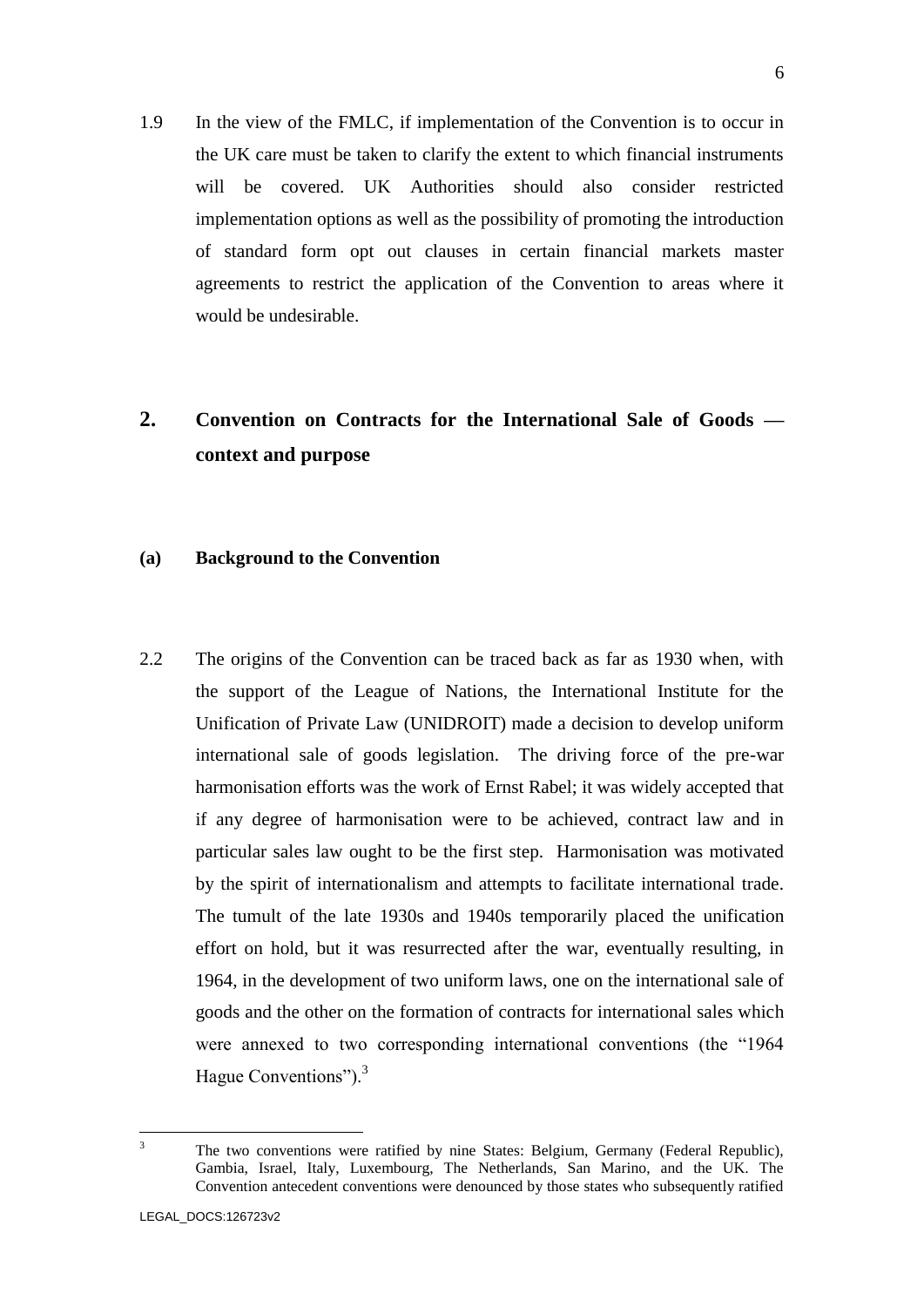- 2.3 In 1966 the United Nations Commission on International Trade Law ("UNCITRAL") was established with the general mandate 'to further the progressive harmonisation and unification of the law of international trade'.<sup>4</sup> It fell to UNCITRAL to consider the apparent lack of appetite for the 1964 Hague Conventions and to determine how the unification of international sale of goods legislation might be better promoted. Feedback from different states indicated that the 1964 Hague Conventions were considered overly doctrinal and complex and too heavily based on European civil law traditions making them inaccessible to non-European states. In response to this negativity UNCITRAL set about preparing and promoting a more widely acceptable text.
- 2.4 It was agreed that the revised text should be introduced directly through an international convention, rather than through further uniform laws, and that only one instrument should be introduced in place of the two previous laws. Throughout the development process UNCITRAL worked closely with national governments and other interested international bodies to ensure that the developing text adequately reflected the comments and proposals of all those concerned. The United Nations Convention on Contracts for the International Sale of Goods was unanimously adopted by 62 participating states at a UN Conference in Vienna on 10 April 1980.
- 2.5 The Convention is widely perceived as a great success for UNCITRAL and a great legislative achievement, having been accepted throughout the world by countries from every continent with vastly different legal, social and economic backgrounds.

### **(b) Overriding purpose**

<sup>4</sup> General Assembly Resolution 2205 (XXI) — Establishment of the United Nations Commission on International Trade Law — 17 December 1966.

<u>.</u>

the Convention.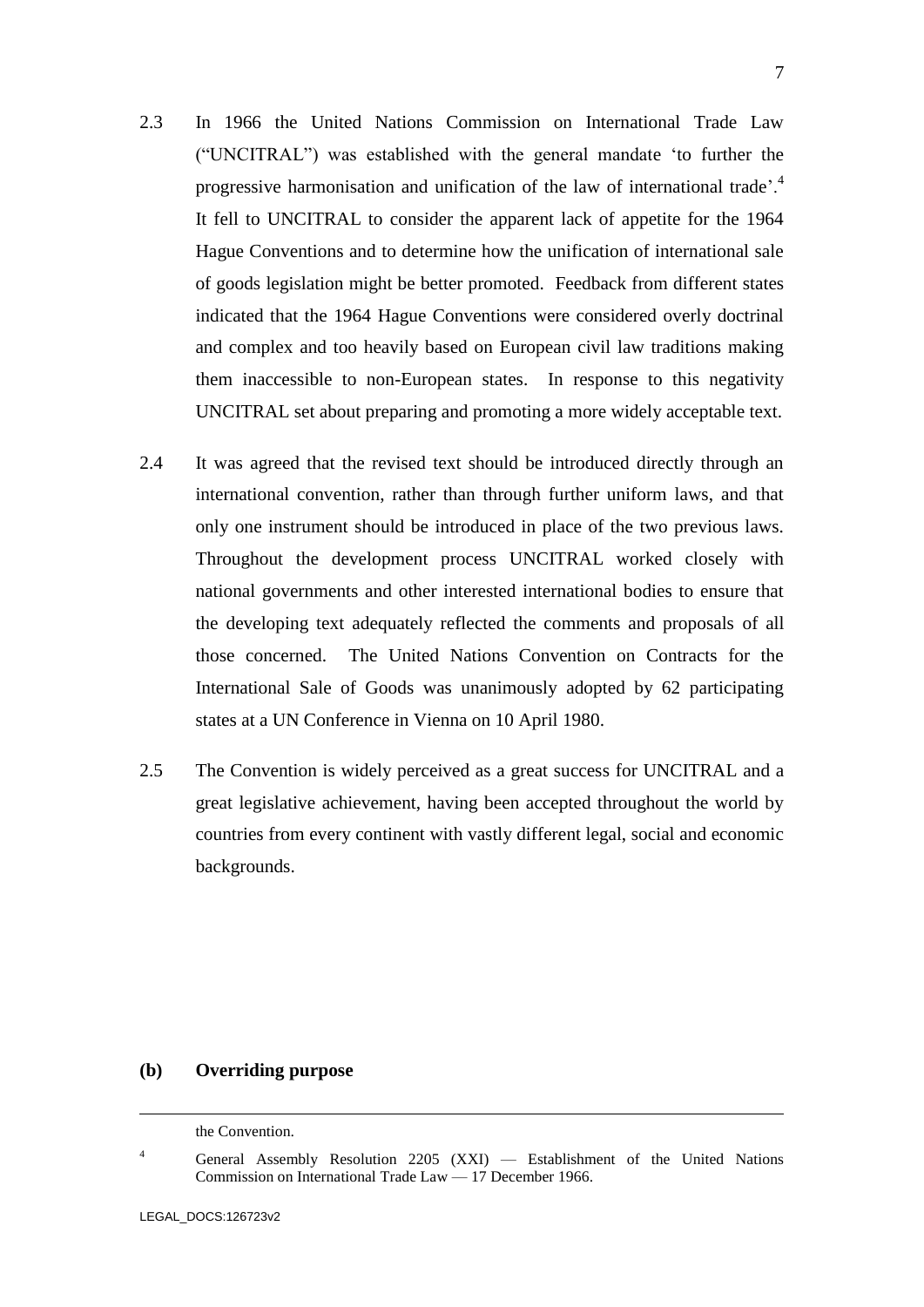2.6 **Unification.** The key objective of the Convention is to establish uniform globally—applicable substantive rules to govern the making and interpretation of *international* contracts for the sale of goods as well as providing rules to govern the obligations and remedies of parties to such contracts.

Essentially the Convention aims to facilitate cross-border buying and selling of manufactured goods, raw materials and commodities. Sale of Goods legislation can vary greatly from country to country and it is often difficult to be certain which law should apply to a particular transaction. Choice of law issues are among the most contentious and heavily litigated throughout the world with both contracting parties generally preferring to apply their own domestic sales law or the law that is most favourable to them wherever possible. There is, accordingly, wide scope for inefficiency, uncertainty and for disputes to arise in this area. The establishment of an international uniform code reduces these risks (and also reduces transactional costs) by introducing internationally accepted substantive rules to fill in any gaps in contract formation. This ensures that there are clear provisions in place on which the contracting parties as well as courts and arbitrators throughout the world are able rely.

- 2.7 **Clarity.** A fundamental characteristic of the Convention is its clarity and accessibility. Great efforts were made to draft the text in a clear, simple and practical way, using plain language and ensuring that it remains free from legal jargon. This has enabled the Convention to be read and understood at face value by lay business people throughout the world. The rejection of complex legal terminology and dogma has also helped to minimise any risk of the Convention being susceptible to differing interpretations from country to country according to the various different languages and legal systems.
- 2.8 **Flexibility.** Part of the appeal of the Convention is that, although it seeks to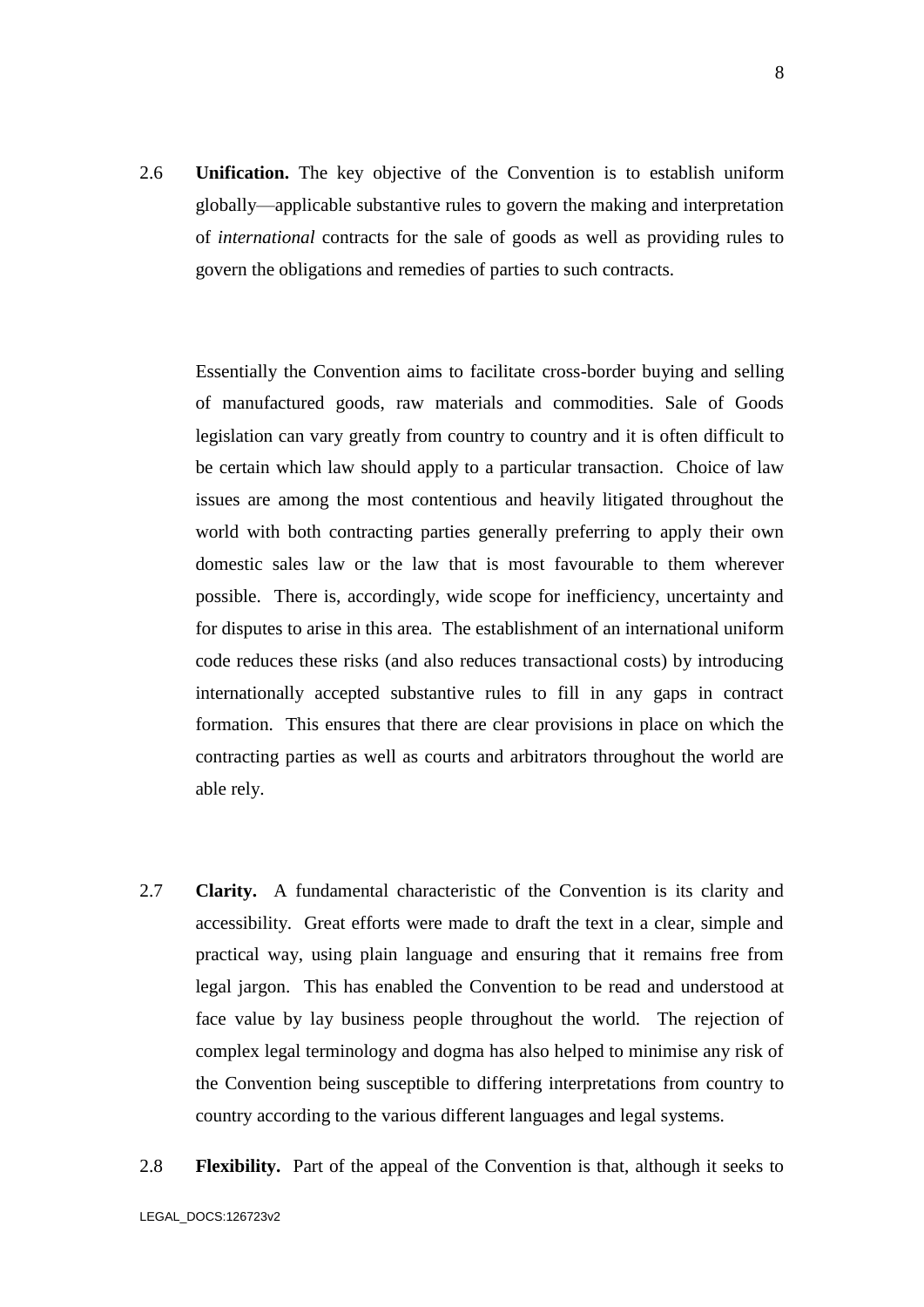achieve uniformity, it also allows a degree of flexibility to ensure that it can be effectively integrated into as many states as possible. The Convention allows those states that have opted to ratify it ("Contracting States") to take exception to certain articles that may be at odds with aspects of domestic law. This adaptability makes it possible for the uniform law to work on a practical level in every Contracting State regardless of the existing legislative provisions.

2.9 The Convention also provides flexibility by maintaining the fundamental principle of freedom of contract. The Convention explicitly provides that express contractual terms take precedence over the default position under the Convention thus allowing contracting parties to mould their contracts to their individual specifications.

> *The CISG does not pre-empt a private contract between parties; instead, it provides a statutory authority from which contract provisions are interpreted, fills gaps in contract language, and governs issues not addressed by the contract. 5*

Parties are, therefore, free to specify the terms and governing law they wish to apply to their contract and may expressly exclude the application of the Convention in part, or even completely, if desired.

### **(c) Application of the Convention**

- 2.10 The Convention is not intended to apply to all contracts and the nature of the contract and the location of the contracting parties will determine whether it is to be applicable.
- 2.11 The Convention is only designed to apply to "sale of goods" contracts and

 $\overline{5}$ 

<sup>5</sup> *Ajax Tool Works, Inc. v. Can-Eng Manufacturing* (Northern District, Illinois, 29 January 2003.)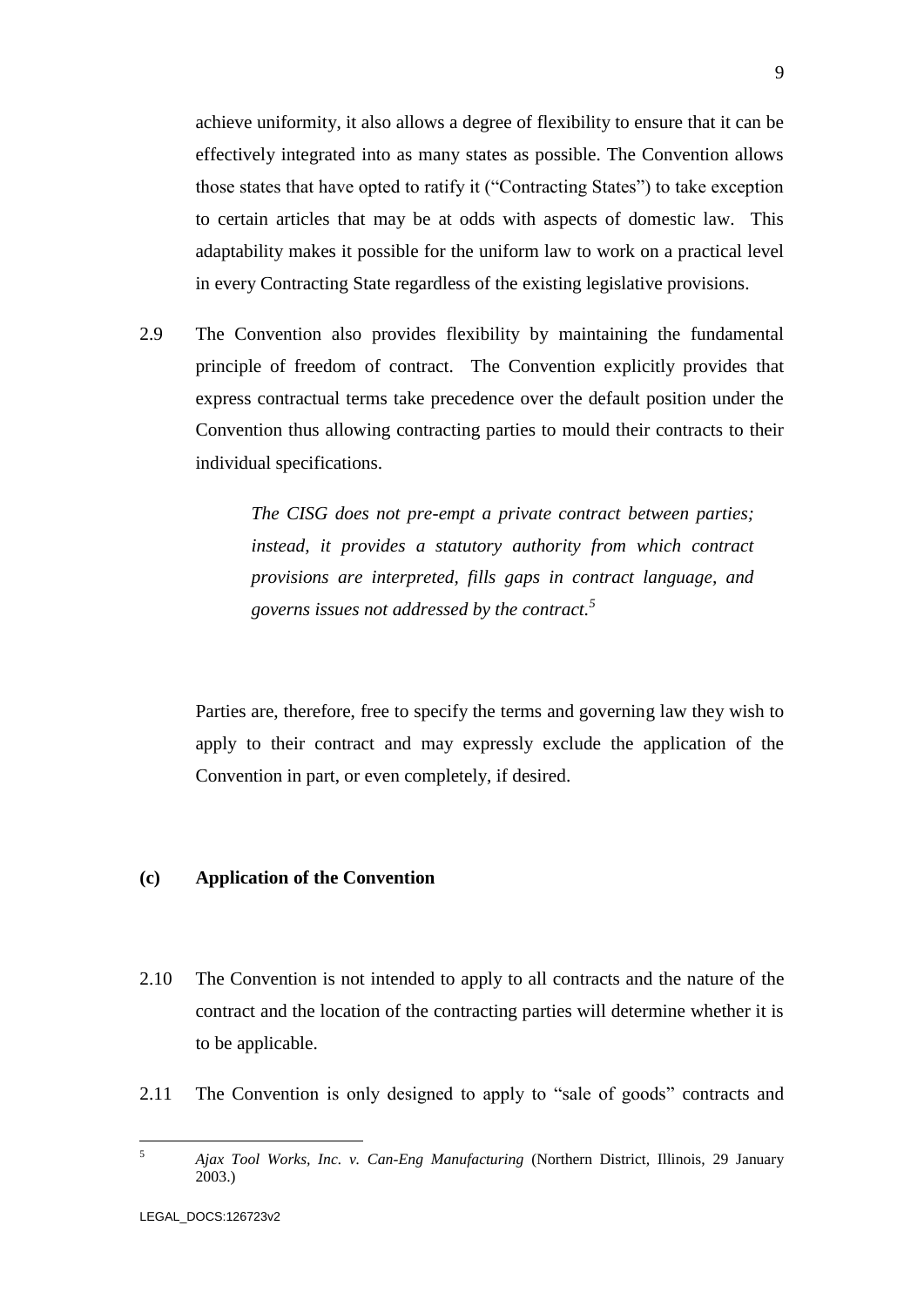whilst the precise scope of what is covered by the term "goods" is open to a degree of interpretation it is clear that the Convention does not extend to contracts for the provision of services. Certain other exceptions are specifically set out in Article 2 of the Convention and include goods bought for personal use, sales by auction or by authority of law, contracts for the sale of ships, aircraft and other vessels and contracts for the sale of electricity. For the purposes of the FMLC the most important exception is set out in Article 2(d) and relates to intangibles including stocks, shares, investment securities, negotiable instruments or money (see section 6 below).

- 2.12 Aside from the exceptions above, the Convention will automatically apply to all sale of goods contracts between parties whose respective places of business are in different countries which are both Contracting States, unless the parties opt to specifically exclude its application.
- 2.13 Application of the Convention may also extend to non-Contracting States if the conflict of law rules set out in the contract in question lead to the application of the law of a Contracting State.

### **3. Impact of the Convention in Europe**

3.1 Currently twenty-three of the twenty-seven Member States of the European Union ("EU") have ratified the Convention and, accordingly, it has had a positive impact in unifying the rules applicable to cross border commercial sales contracts within the EU. Some argue, however, that unification throughout Europe is limited by the fact that a small number of Member States, including the UK, are yet to ratify the Convention and that others who have ratified have opted to use the reservations offered to disapply certain parts of the Convention. This situation may not be entirely satisfactory for commercial enterprises operating throughout Europe, who need to remain aware of the potential different sets of rules that could govern inter-European sales transactions. This result appears to be at odds with the fundamental principle of a single European market and could potentially discourage businesses from entering into sales contracts with EU states which rely on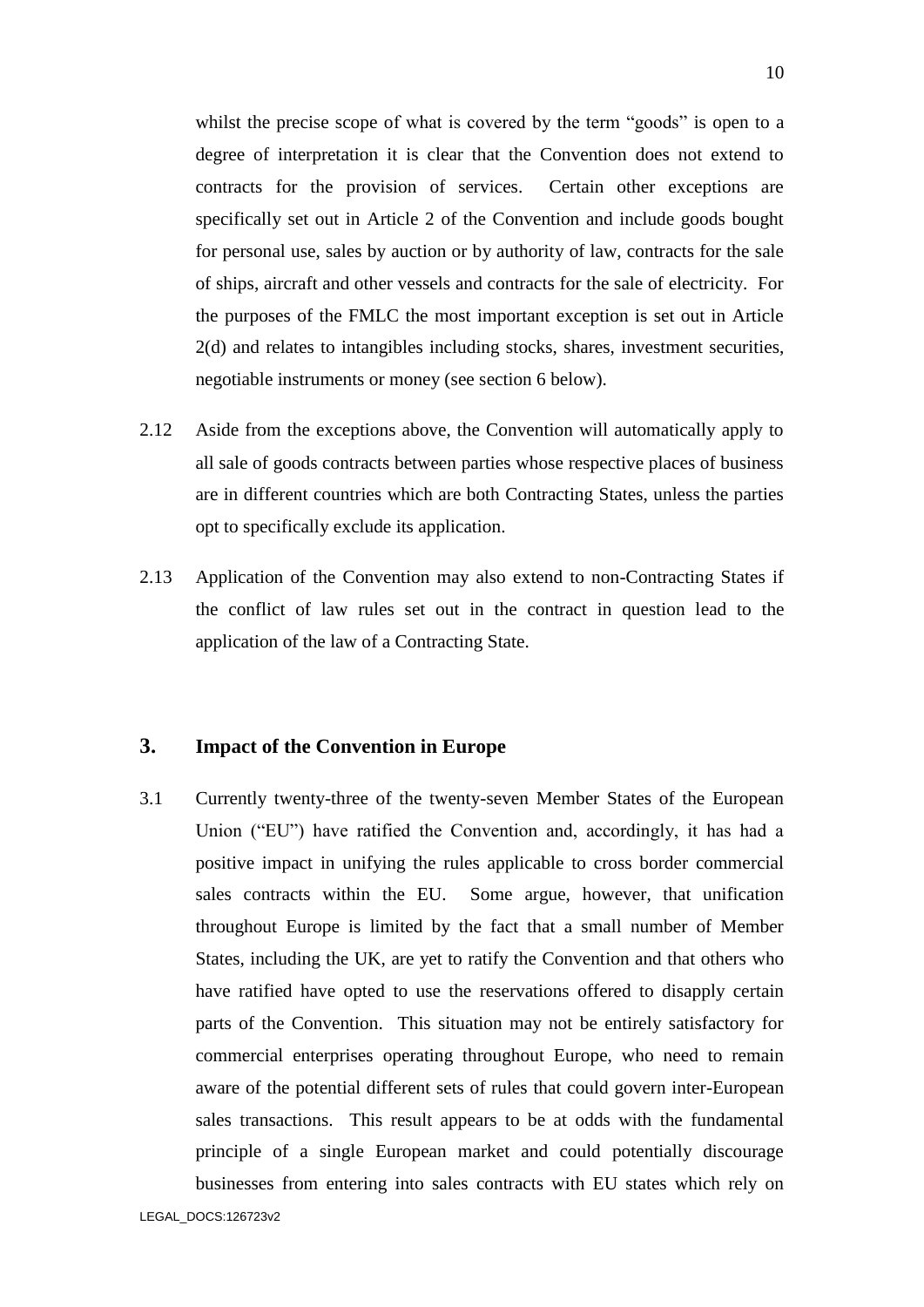internal law rather than the Convention, particularly where such law is not easily accessible.<sup>6</sup>

- 3.2 It is possible to argue that uniform ratification of the Convention throughout Europe is the ideal solution to ensure consistency and a level playing field for all Member States. However, the FMLC notes that uniform direct implementation of the Convention may not be required as there are other instruments already in place which effectively implement the Convention throughout the EU.
- 3.3 The Convention text forms the basis of the UNIDROIT Principles of International Commercial Contracts 1994 and the (Lando) Principles of European Contract Law 1998 which are both emulate the Convention with little substantive modification. Furthermore the European Directive (the "Directive") on Consumer Sales (1999/44/EC) has largely adopted the same structure as the Convention. The Directive has been implemented in all EU Member States and, therefore, indirectly the substance of the Convention has, to some extent, already become an integral part of the sales legislation in every EU Member State. Although the Directive is only applicable to consumers, whereas the Convention applies to consumers and non-consumers alike, its implementation throughout Europe, along with the UNIDROIT and Lando Principles, suggests that the substance of the Convention is widely recognised, even in non-Contracting States, which reduces the risks associated with non uniform implementation throughout the  $EU^7$ .
- 3.4 Wide implementation of the Convention in the EU raises the question of why the UK has not yet ratified. It would appear that the main reason is simply that, with limited Parliamentary time available, ratification of the Convention has not thus far been a legislative priority. There is little evidence to demonstrate that the lack of ratification has had any adverse effect on the UK

1

<sup>6</sup> It should be noted that this is unlikely to be the case with regard to English Law which is widely used in international contracts and generally perceived to include easily identifiable and accessible provisions.

<sup>7</sup> Scandinavian states which also have a separate law of sales for Scandinavian transactions and have consequently made specific reservations when ratifying the Convention are in the process of lifting their reservations.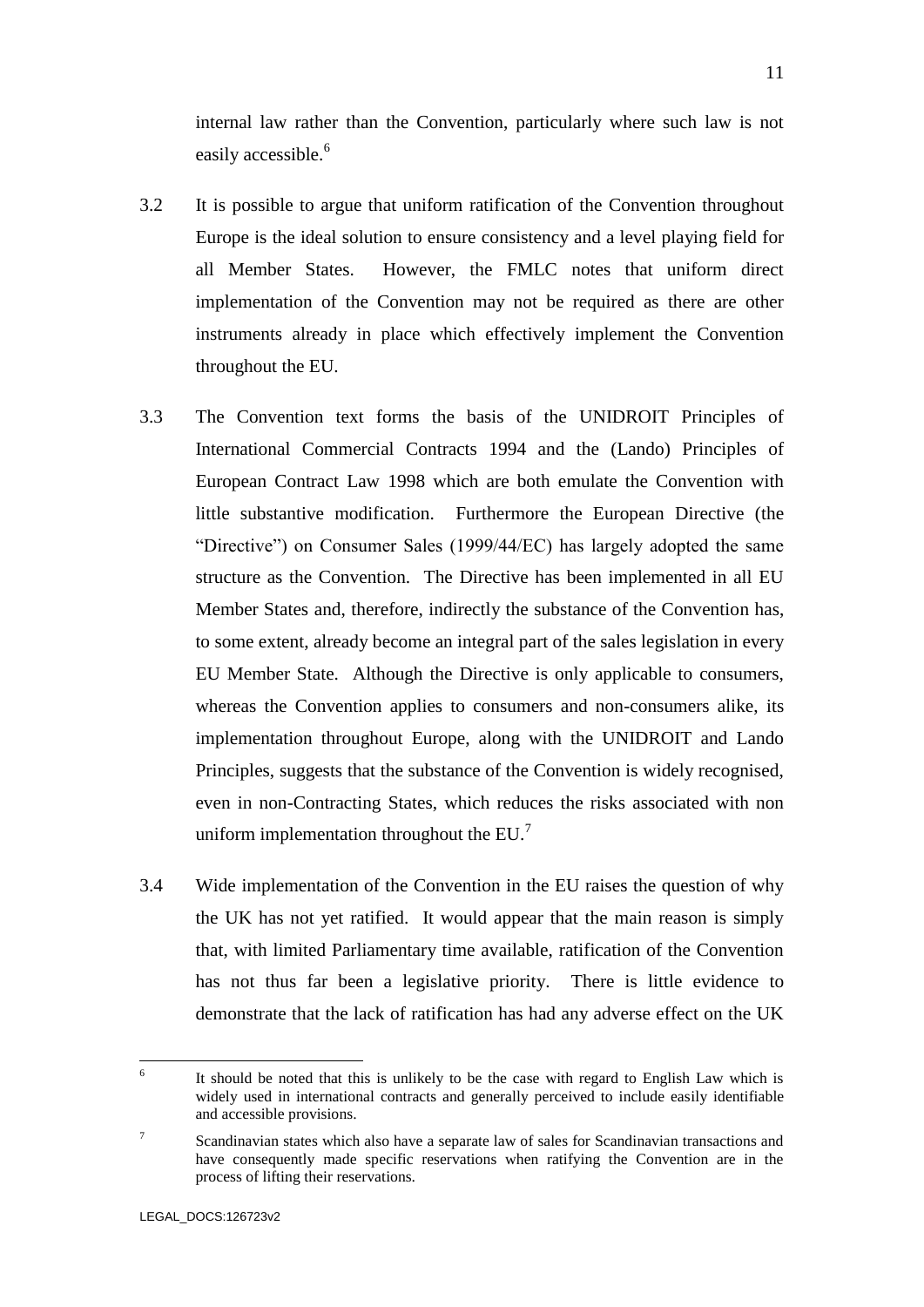economy and, therefore, many parties, including a number of large and influential commercial organisations, see no point in upsetting the status quo.

3.5 The UK legal system is viewed with high regard and holds a unique position throughout the world. There is, therefore, a view that accession to the Convention could jeopardise this special position and thus be undesirable for the UK. Such a change could bring with it a risk that London would lose its edge in international arbitration and litigation. This, in turn, could have a negative impact upon the attractiveness of London to a number of businesses, most notably in the financial markets, that position themselves in the UK to take advantage of the strength of the legal and commercial infrastructure available. It is particularly important to note that the UK remains the leading centre in worldwide derivatives trading, holding 43% of total turnover for this market in 2007, which contributes significantly to the UK economy.<sup>8</sup> For reasons explicated throughout this paper, ratification of the Convention in the UK could have a very real impact on derivatives markets, as well as a potential impact upon other financial instruments markets. The strength of these markets in the UK and their contribution to the UK economy are all factors to be weighed up against the apparent benefits associated with ratification of the Convention.

# **4. Provisions of the Convention of particular relevance to the financial markets**

4.1 Article 7(1) of the Convention provides as follows:-

*In the interpretation of this Convention, regard is to be had to its international character and to the need to promote uniformity in its application and the observance of good faith in international trade.*

 $\frac{1}{8}$ See the International Financial Services London Research Paper on Derivatives 2007 ([http://www.ifsl.org.uk/upload/CBS\\_Derivatives\\_2007.pdf\)](http://www.ifsl.org.uk/upload/CBS_Derivatives_2007.pdf) and the 2008 Research Paper on commodities [\(http://www.ifsl.org.uk/upload/CBS\\_Commodities\\_2008.pdf\)](http://www.ifsl.org.uk/upload/CBS_Commodities_2008.pdf) for further statistics.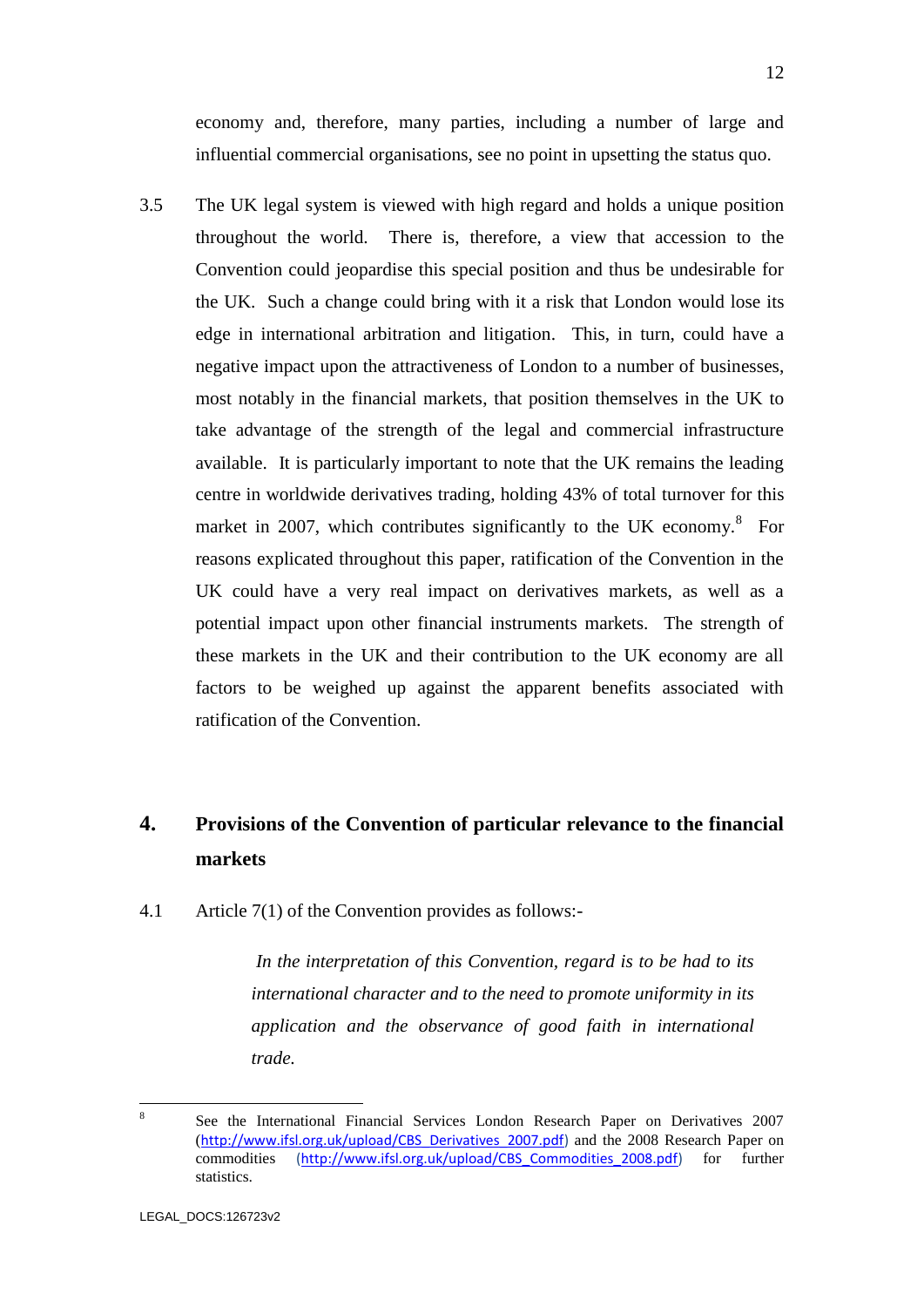- 4.2 It is plain that the observance of good faith in international trade is at the heart of the Convention. But what does it mean, and how is the observance of good faith to be achieved? For the reasons set out in section 5 below the FMLC is concerned that Article 7(1) may create an element of uncertainty in the performance of contractual obligations, which HM Government should take into account in deciding whether or not to accede to the Convention.
- 4.3 A second, but less important area of doubt concerns Article 25 of the Convention dealing with breach. That Article reads as follows:

*A breach of contract committed by one of the parties is fundamental if it results in such detriment to the other party as substantially to deprive him of what he is entitled to expect under the contract, unless the party in breach did not foresee and a reasonable person of the same kind in the same circumstances would not have foreseen such a result.*

4.4 Article 25 must be read with Article 49(1), which provides that the buyer may declare the contract avoided:

> *…if the failure by the seller to perform any of his obligations under the contract or this Convention amounts to a fundamental breach of the contract.*

4.5 This important definition of the right to avoid the contract of sale seems to be significantly less precise than English law currently provides. Whether the breach is or is not "fundamental" depends upon its effect rather than its quality. The party in breach will not necessarily know whether or not his act or omission will result in the detriment defined in Article 25. English law attempted some 30 years ago to define a concept of "fundamental breach" in the law of contract, but this failed to supplant the idea of repudiatory breach which the House of Lords reaffirmed in *Photo Production Ltd. v. Securicor* [1980] AC 827. One reason why it failed was because of the difficulty of knowing whether the breach was or was not fundamental at the time it was committed. Article 25 could introduce an undesirable lack of clarity into our law of sale of goods. In the case of sales of goods to consumers the lack of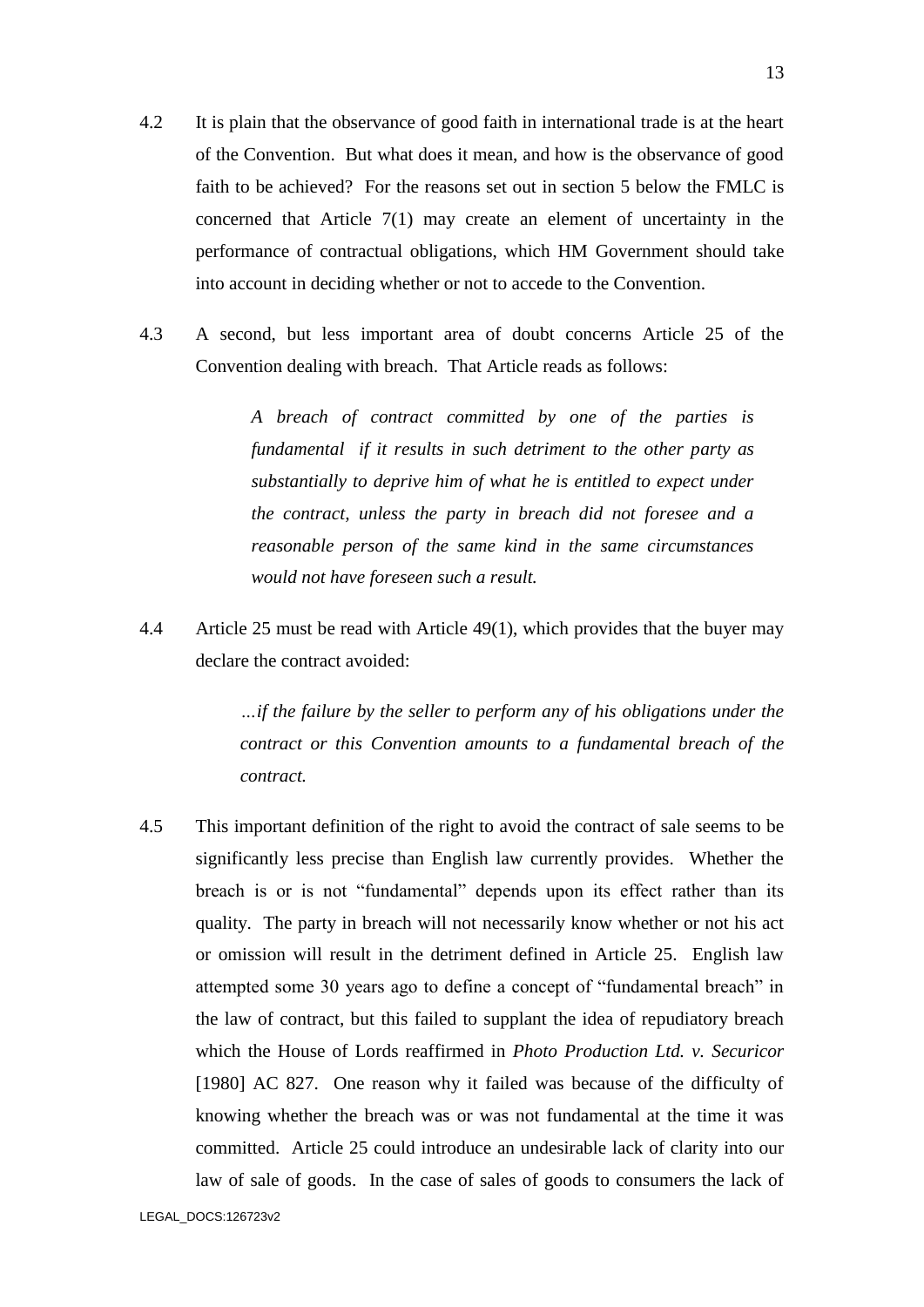clarity may be justified in the interest of consumer protection, but the Convention applies to consumers and non-consumers alike, and the FMLC is concerned as to the effect as between commercial parties. There are, however, a number of decided cases interpreting Articles 25 and 49(1). When Article 25 was first included in the Convention, there were expressions of concern as to what it would mean, but there is now a substantial body of case law providing authoritative interpretations.

4.6 If these articles are of concern, some relief is afforded by Article 6 of the Convention which provides:

> *The parties may exclude the application of this Convention or, subject to article 12, derogate from or vary the effect of any of its provisions.*

4.7 However, whilst the expectation that the Convention will not apply is widespread and uniform throughout the financial markets, express exclusion is not, in fact, universal. The paragraphs below consider market expectations in relation to the Convention and its application to derivative contracts.

#### **(a) The application of the Convention to derivative contracts**

- 4.8 It is general market practice to disapply the Convention to all privately negotiated (OTC, over-the-counter) cross-border transactions in physicallysettled commodity derivatives (provided they are defined as a "sale of goods" under the Convention) that are expressly governed by a law other than English law. For example, the AIPN Model Form Master LNG Sale and Purchase Agreement (for natural liquefied gas), the EFET General Agreement Concerning the Delivery and Acceptance of Natural Gas, the Globalcoal Standard Coal Trading Agreement (SCoTA), the ISDA US Oil and Refined Petroleum Products Annex, the LEAP Master Agreement for Purchase and Selling Refined Petroleum Products and Crude Oil, include an express waiver of the kind contemplated by Article 6.
- 4.9 Those documents whose standard wording does not include an express waiver of this kind are generally amended bilaterally to insert one.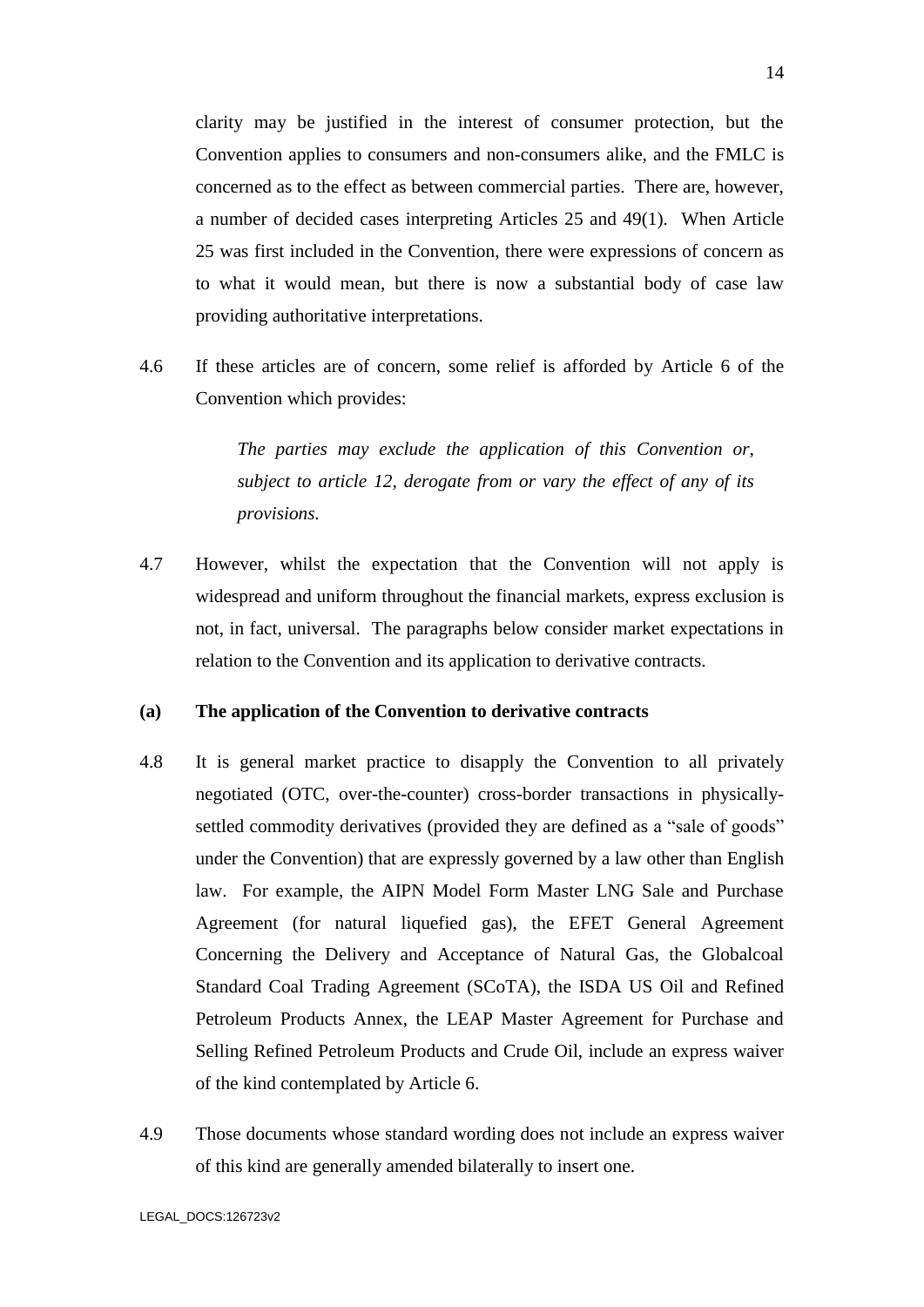- 4.10 Article 6 above provides that parties may exclude the application of this Convention or, subject to Article 12, derogate from or vary the effect of any of its provisions. The breadth of the parties' freedom to modify the Convention's rules is emphasized by the sole limitation—–the privilege of an adhering state under Articles 12 and 96 to preserve its domestic rules on formal validity, insofar as they impose a requirement that the contract be evidenced in writing, in respect of agreements to vary the provisions of the Convention.<sup>9</sup>
- 4.11 The Convention does not say anything about an implicit exclusion. This may be relevant for those transactions whose documentation stays silent on this point. Various commentaries seem to take the view that there is the possibility of implicitly excluding the Convention.<sup>10</sup> However, it is clear that, if the parties wish to guarantee that the Convention will not apply, they may best do so by agreeing to invoke the law of a specific state and, where necessary, expressly excluding the Convention (but see below).<sup>11</sup>
- 4.12 In international transactions the scenario may arise that both the seller and the buyer have their places of business in Contracting States (e.g. various EU member states, US, Canada, Australia), but the law expressly chosen to govern the contract may be that of a non-Contracting State, say English law. Alternatively, in the absence of an express choice of law, the law governing the contract may still be English law by virtue of conflict of laws rules imputing a choice to the parties in which factors other than their places of business may be relevant, e.g. where, inter alia, the performance is intended to take place in the UK. This scenario seems to be contemplated in Article 1 (1) which provides as follows:
	- *(1) This Convention applies to contracts of sale of goods between parties whose places of business are in different States:*

<sup>-&</sup>lt;br>9 See John O. Honnold, Uniform Law for International Sales under the 1980 United Nations<br>Convention.  $3<sup>rd</sup>$  edition. 1999 (online version reproduced on Convention,  $3<sup>rd</sup>$  edition, 1999 (online version reproduced on [www.cisg.law.pace.edu/cisg/biblio/honnold.html\)](http://www.cisg.law.pace.edu/cisg/biblio/honnold.html) , paragraph 74.

<sup>&</sup>lt;sup>10</sup> See also Fritz Enderlein/Dietrich Maskow, International Sales Law, 1<sup>st</sup> edition, 1992, (online version reproduced on [www.cisg.law.pace.edu/cisg/biblio/enderlein.html\)](http://www.cisg.law.pace.edu/cisg/biblio/enderlein.html), Article 6, chapter 1.2.

<sup>&</sup>lt;sup>11</sup> See Enderlein/Maskow, ibid, chapter 1.3; Honnold, ibid, paragraph 77.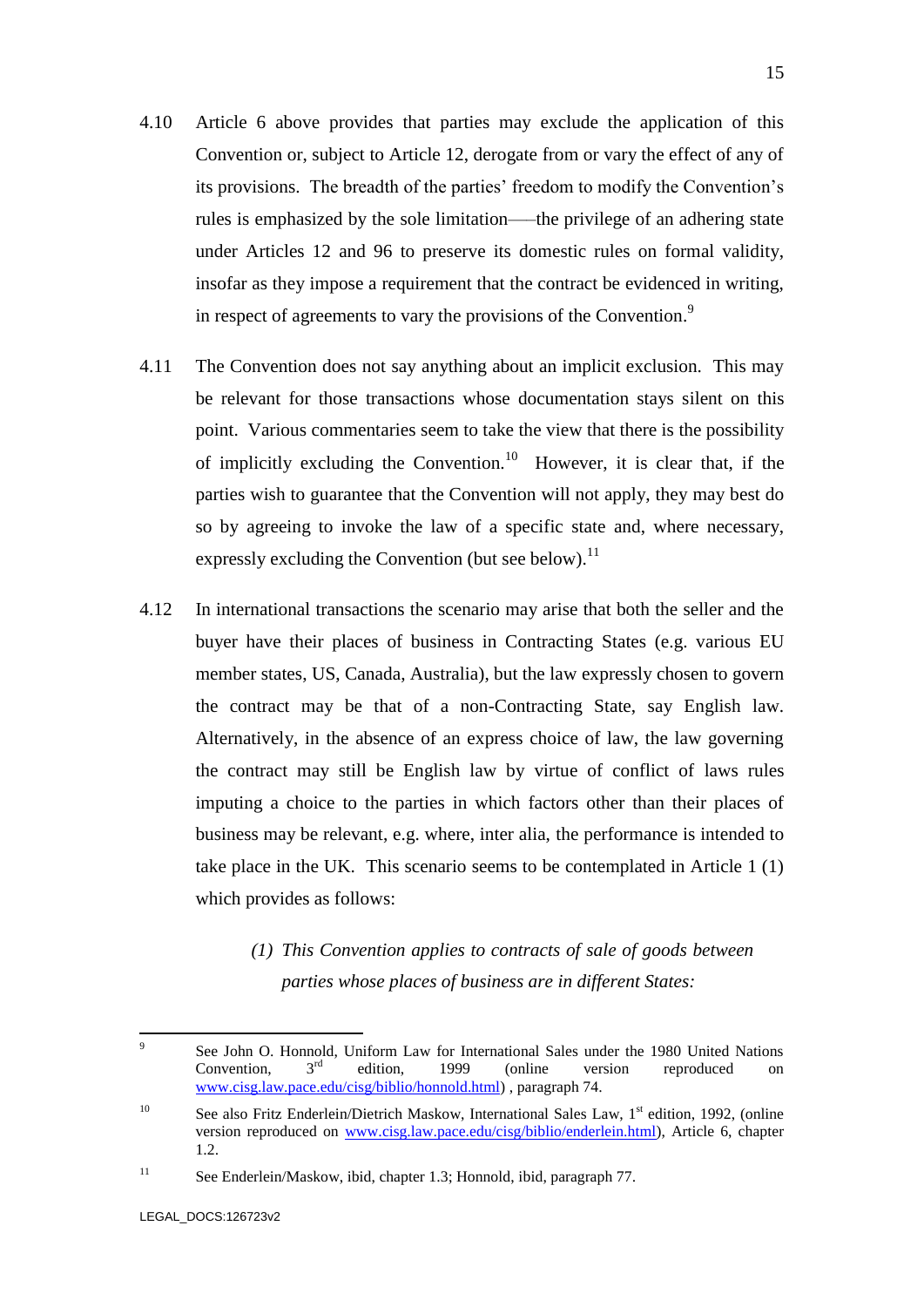- *(a) when the States are Contracting States; or*
- *(b) when the rules of private international law lead to the application of the law of a Contracting State.*
- 4.13 Owing to the width of this provision and the use of the disjunctive "or" it is possible that the Convention may apply to a transaction—e.g. a physicallysettled OTC transaction in commodity derivatives—even where the parties have chosen English law, as a law of a non-contracting state, if both their places of business are in Contracting States. Unfortunately, financial markets parties occasionally overlook the need expressly to exclude the Convention because they assume that it is sufficient to choose as their governing law, the law of a state which is not a party to the Convention. (English law is generally the preferred choice on the grounds that it is relatively clear, predictable and "commercially reasonable".)
- 4.14 A fourth article of relevance to the financial markets is Article 9 of the Convention, which relates to usages and established practices and provides:

*(1) The parties are bound by any usage to which they have agreed and by any practices which they have established between themselves.*

*(2) The parties are considered, unless otherwise agreed, to have impliedly made applicable to their contract or its formation a usage of which the parties knew or ought to have known and which in international trade is widely known to, and regularly observed by, parties or contracts of the type involved in the particular trade concerned.*

4.15 As outlined above, cross—border transactions in OTC derivatives involving physical settlement of the underlying are generally subject to an express exclusion of the Conventions provisions. In practice, concerns about the Convention are most acute with regards to OTC transactions in commodity derivatives (with the exemption of electricity according to Article 2(f)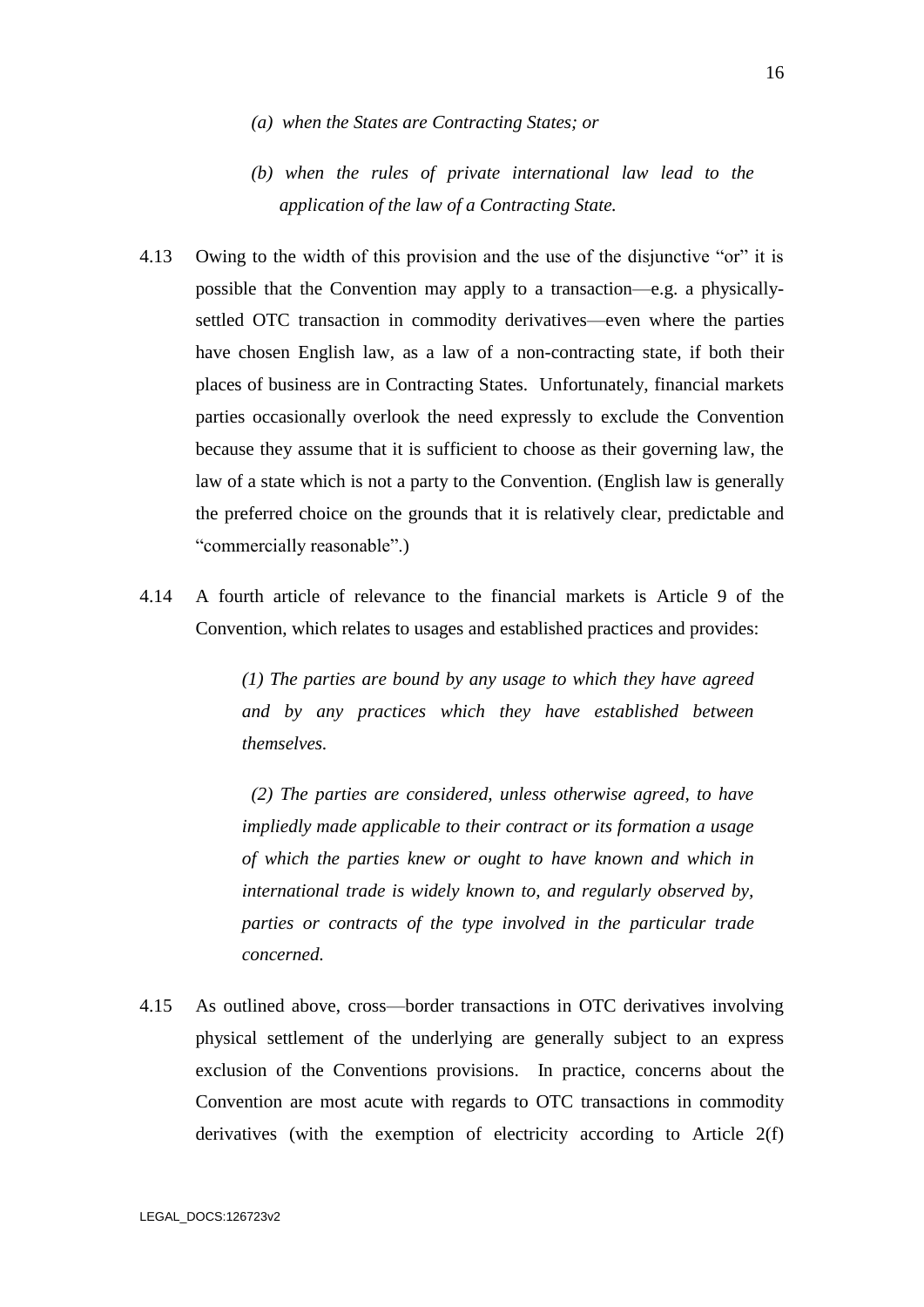$CISG$ ).<sup>12</sup> The general view taken by the markets is that physically-settled OTC derivatives transactions on underlying other than commodities are not of concern because they can be defined as a "sale" of stocks, shares, investment securities, negotiable instruments or money and therefore fall outside the scope of the Convention by virtue of Article 2(d).

- 4.16 The vast majority of physically-settled commodity derivative contracts that are drafted for cross-border use (see the list of standard contracts mentioned above) exclude the Convention, especially when New York law (being a law of the US as a Contracting State) is chosen. However, as indicated earlier, the position is a little more complicated in relation to English law governed contracts. Some market participants may expect that, because the UK is not a party to the Convention, it is not necessary expressly to exclude its terms.
- 4.17 Indeed, one could argue that, as a matter of trade usage, counterparties to OTC derivatives transactions share the common expectation that these transactions will not be subject to the Convention when the transaction is subject to English law. The FMLC has been given to understand by market experts that, without prior notification no counterparties to OTC derivatives transactions under any governing law would expect the Convention to be applicable.
- 4.18 Certainly, it could be regarded as an established expectation within common "trade usage," as the concept is set forth in Article 9 that the Convention will be excluded also from English law governed transactions in physically-settled OTC commodity derivatives. However, because the Convention itself is expressed to apply wherever the parties to a sale of goods both have places of business in contracting states, regardless of other choice of law rules, by virtue of the disjunction between qualifying sub-paragraphs in Article 1 (1), the best advice to market participants is to opt out expressly from the Convention, irrespective of the governing law chosen for the contract, including English law, in order to avoid any uncertainty that might arise. Standard provisions to

 $12<sup>12</sup>$ <sup>12</sup> It may be unclear whether an emissions allowance transaction (and possibly also a gas or other commodity trade conducted within a transportation or storage system) would fall within the scope of a physically settled commodity derivative transaction; as such any exclusion of the Convention with respect to OTC transactions in commodity derivatives should give consideration to this point.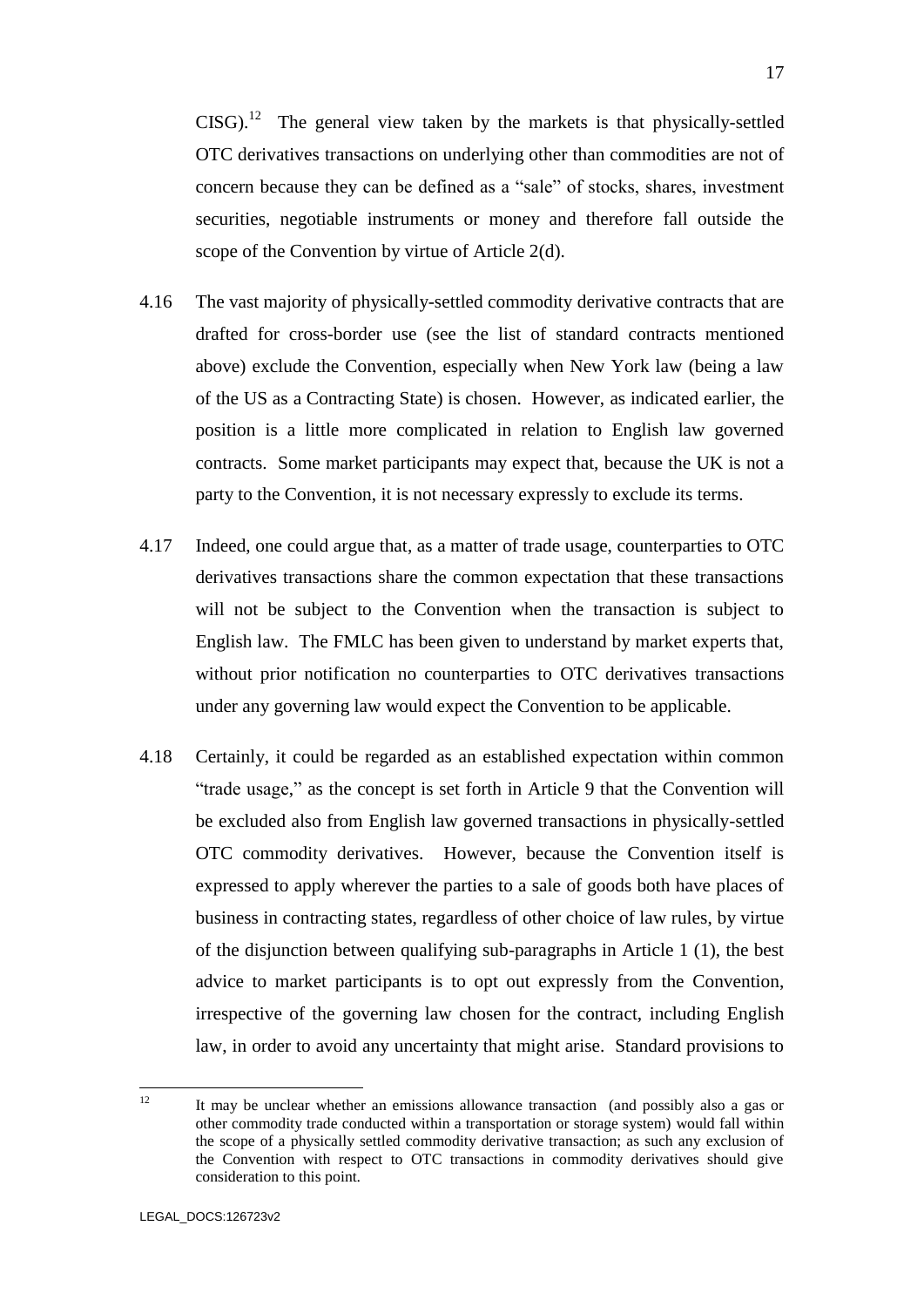this effect are contained in many standard contracts for OTC commodity derivative transactions.

### **5. Good faith**

- 5.1 Section 6 below considers the extent to which financial products or intangibles could be described as "goods" and may be caught by the Convention. It is beyond doubt that the Convention extends beyond a simple contract for the sale of goods and, as already noted, because there is no restriction to consumer contracts, the Convention applies to contracts between sophisticated commercial parties of equal bargaining strength who are dealing entirely on an arm's length basis. Secondly, derivative contracts are clearly caught where there is provision for physical delivery (even if at a future date), rather than cash settlement. Thus, commodity futures, options, forwards and swaps may be caught. In the light of this, the paragraphs below examine the "good faith" interpretative provision in Article 7, and its desirability in a financial markets contract.
- 5.2 English law has resisted a general "good faith" requirement in the law of contract, despite the early support of Lord Mansfield. Contracts of insurance have adopted it, referring to the principle of "utmost good faith", but otherwise it has been resisted, most emphatically by the House of Lords in *Walford v. Miles* [1992] 2 AC 128. Characteristically, English law has moved incrementally to recognise particular situations where good faith obligations exist, rather than (as in France and Germany) laying down a general rule and then applying it. This can be seen from the decisions of the Court of Appeal in *Interfoto Picture Library Ltd. v. Stilletto* [1989] 1 QB 433 and *Laceys Footwear v. Bowler International* [1997] 2 Ll. Rep 369. There, the Courts fashioned a principle that there is an obligation on a party wishing to enforce an unusually onerous term to have pointed the term printed out to him at the time of contract with particular care. It was explained that this did not arise from an a priori good faith requirement but was fashioned to deal with a particular problem encountered in practice. It should be noted that the Courts have equated the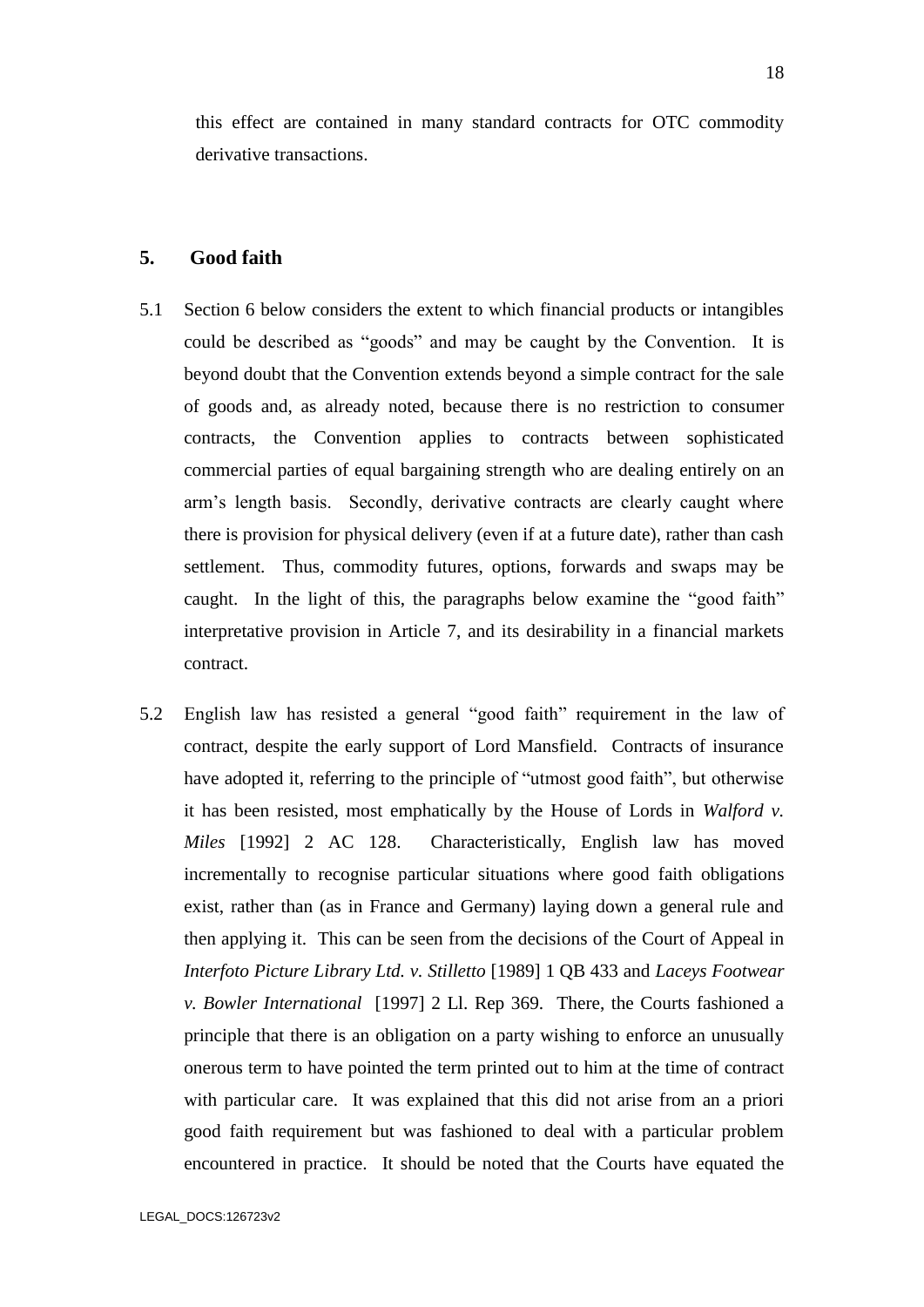result with the ultimate effect achieved by civil law jurisdictions.

5.3 Before comparing English law with other legal systems, it is necessary to be clear what is meant by "good faith". The phrase has at least two different meanings. In the English Sale of Goods Act 1979 (reproducing on this point earlier Acts) it is defined as a matter of honesty. Section 61(3) of that Act provides:

> *A thing is deemed to be done in good faith within the meaning of the Act when it is in fact done honestly, whether it is done negligently or not.*

- 5.4 Good faith here is simply the converse of dishonesty. Of course a contractual party must act honestly, and it is because of this narrow definition of "good faith" in the English Sale of Goods Act that no difficulty has been encountered to date. But it is important to note that this is not what is meant by "good faith" in other contexts. In particular the concept of good faith introduced from EU law by regulation 5(1) of the Unfair Terms in Consumer Contracts Regulations 1999 is an obligation of "fair and open dealing, characterised by the need for disclosure and the need not even unconsciously to take advantage of the other party's weaknesses". This provision does deal only with consumers, but it reflects at least one meaning to be given to "the requirement of good faith", as it was interpreted by the House of Lords in *Director General of Fair Trading v. First National Bank* [2002] 1 AC 481. The same provision has been under consideration in the Commercial Court in the recent litigation concerning bank charges.
- 5.5 In the commercial context, the difficulty with "good faith" if this broader concept is applied is that it may be impossible for a party to judge when entering into a contract whether or not the relevant terms would ultimately be held to infringe the requirement of good faith. Similar issues arise with regulation 7 of the EU Financial Services (Distance Marketing) Regulations 2004 and Article 2(h) of the EU Unfair Commercial Practices Directive.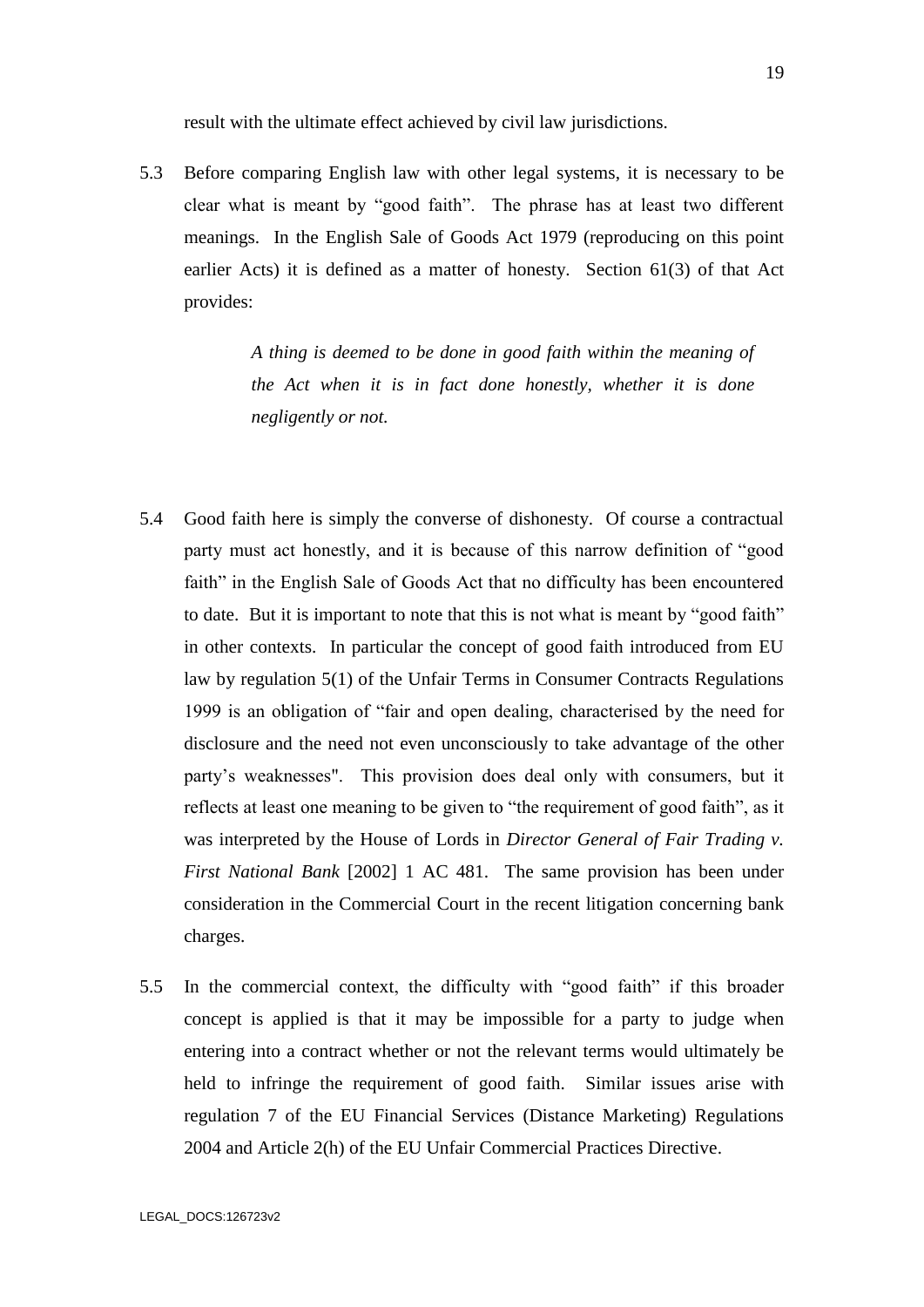- 5.6 If this broader concept of good faith is also that of the Convention, then it seems clear that this would be damaging to the conduct of commercial business because of the high degree of uncertainty and unpredictability introduced. But is it? The Convention does not derive from EU consumer law at all. The similarity is rather to other international instruments, such as the UNIDROIT Principles of International Commercial Contracts, or perhaps to the Principles of European Contract Law (Article 1.201), or again to general provisions in the contract law of leading nations including the USA, France and Germany. Section 1 of the US Uniform Commercial Code provides that "… every contract or duty within this Act imposes an obligation of good faith in its performance or enforcement." Article 1134(3) of the French Civil Code provides that "...contracts must be executed or performed in good faith." Section 242 of the German Civil Code states that "... the debtor is bound to effect performance according to the requirements of good faith, giving consideration to common usage." The US position is particularly worth noting, since this is another common law jurisdiction, which has acceded to the Convention and does not seem to have had any difficulty with the good faith requirement.
- 5.7 These general provisions of US, French and German law have not had the effect of importing the same legal concept of "fair and open dealing" into all contracts which regulation 5(1) of the EU Unfair Terms Regulations has introduced in the case of consumers, but the position is not as clear-cut as under general English law. In France, for instance, most commentators have followed the principles of Roman law and adopted a narrow approach to the application of Article 1134 (3). According to this majority view the Article does not apply at all to the formation of contracts or to pre-contractual negotiations, but only to performance, although there are dissenting views. Even in respect of performance Article 1134(3) has played on the whole a modest role, again following the Roman law approach that the good faith requirement only applies to particular types of contract (such as sale, partnership or mandate) and not to "strict law "contracts (such as stipulation). The problem is again one of certainty, and the French experience here is only partly reassuring. In Germany Section 242 has been at times somewhat more widely applied, at least in the case of performance, and the ambit of the Article is a matter of much debate.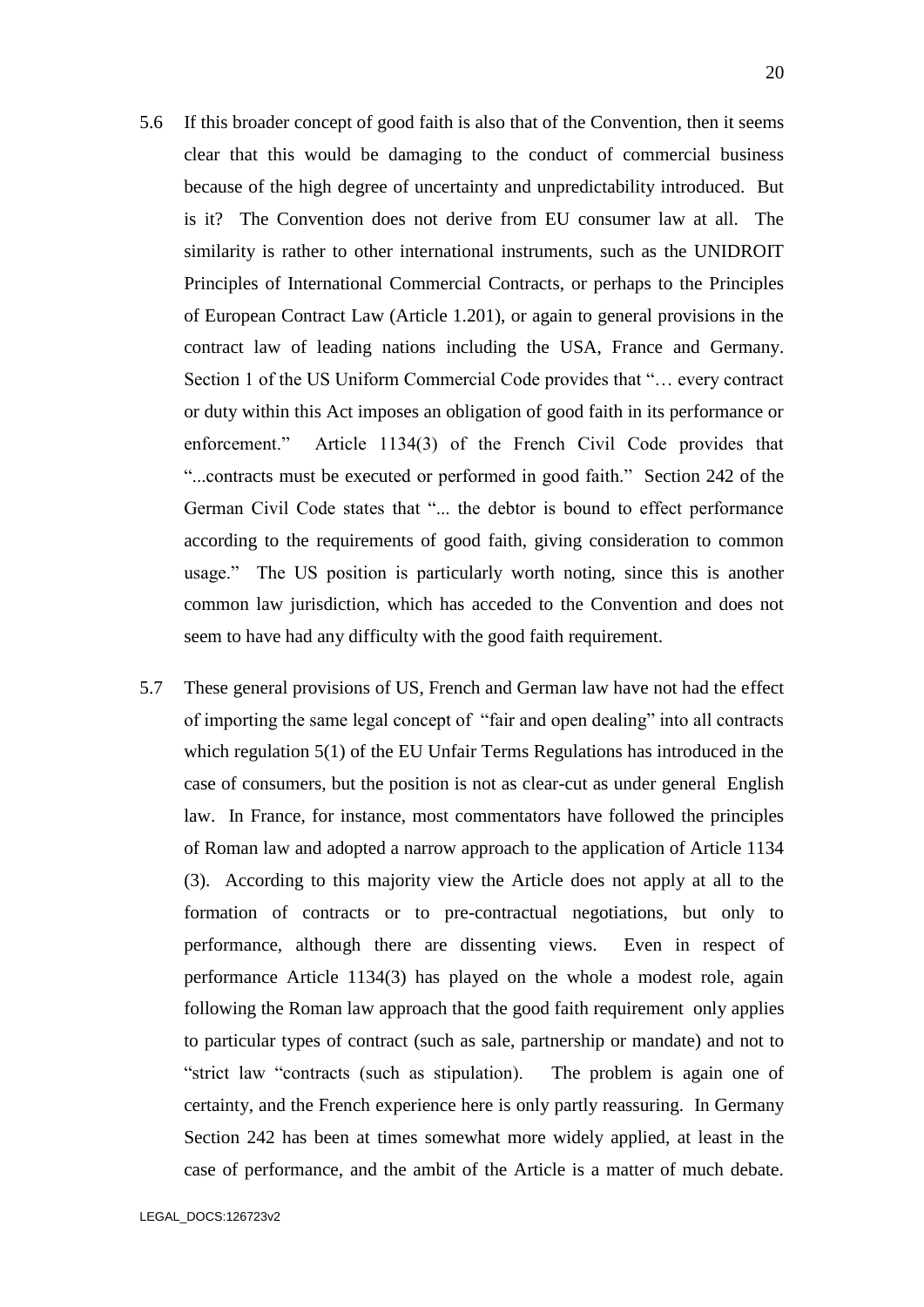Again, the problem is one of certainty.

- 5.8 The FMLC's conclusion is that there are potential risks in Article 7(1) of the Convention, in that the introduction of a general objective to promote observance of good faith in international trade opens up the prospect of an unpredictability in commercial activity which is hard to justify in non-consumer dealings. Adequate tools exist in the common law, as supplemented by the particular disclosure requirements of individual markets, to preclude the need to introduce what could be significant disincentives to the conduct of business between market counterparties and other arm's length commercial entities.
- 5.9 Article 7(1) requires that the Convention be interpreted in such a manner that the observance of good faith in international trade is promoted. Although an express reference to the good faith principle is to be found solely in this provision relating to the Convention's interpretation, there are numerous applications of that principle throughout the Convention. Among the manifestations of that principle are the rules contained in the following provisions:
	- Article  $16(2)(b)$  on the non-revocability of an offer where it was reasonable for the offeree to rely upon the offer being held open and the offeree acted in reliance on the offer;
	- Article  $21(2)$  on the status of a late acceptance which was sent in such circumstances that if its transmission had been normal it would have reached the offeror in due time;
	- Article 29(2) in relation to the preclusion of a party from relying on a provision in a contract that modification or abrogation of the contract must be in writing;
	- Articles 37 and 46 on the rights of a seller to remedy non-conformities in the goods;
	- Article 40 which precludes the seller from relying on the fact that notice of non-conformity has not been given by the buyer in accordance with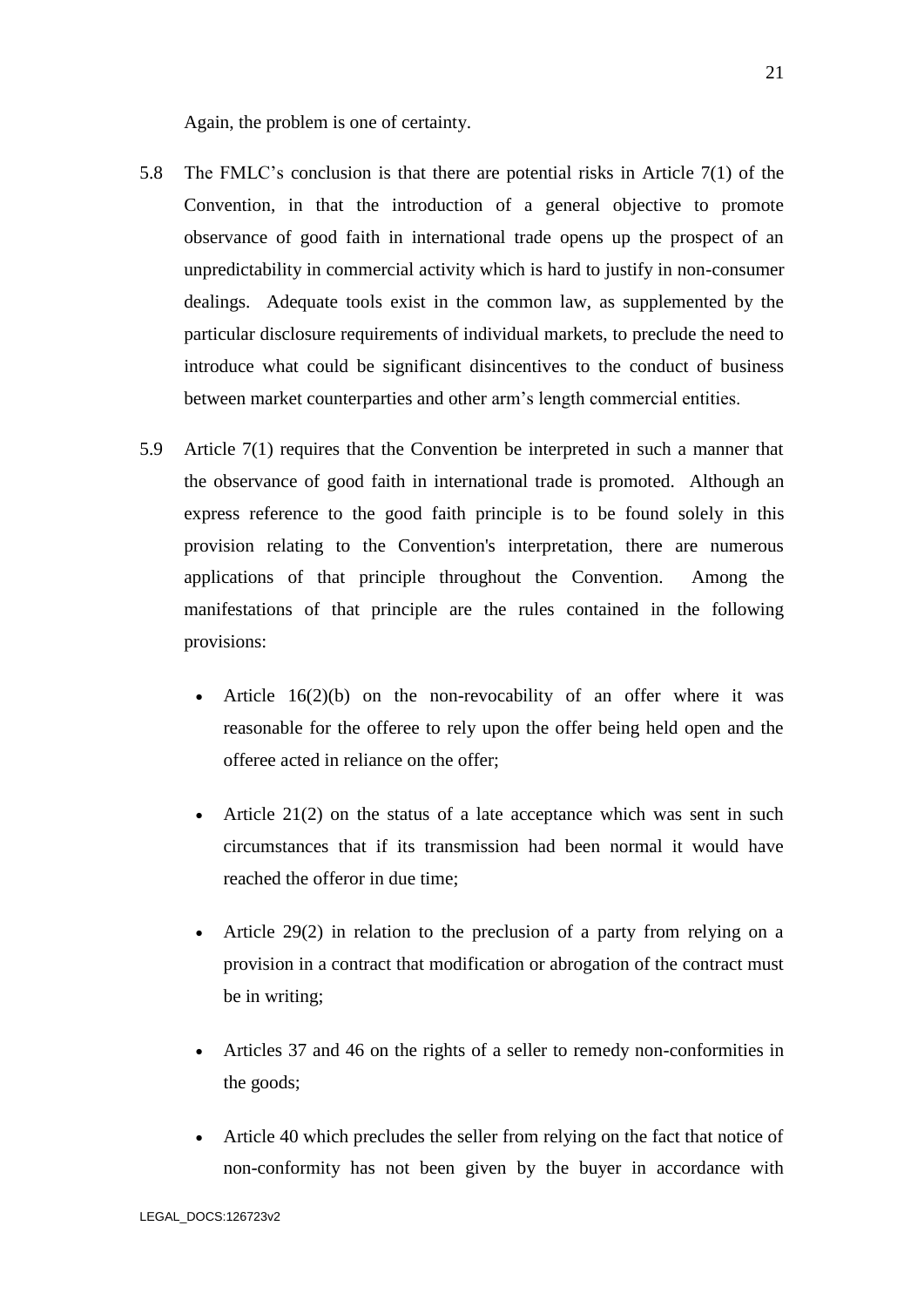Articles 38 and 39 if the lack of conformity relates to facts of which the seller knew or could not have been unaware and which he did not disclose to the buyer;

- Articles 47(2), 64(2) and 82 on the loss of the right to declare the contract avoided;
- Articles 85 to 88 which impose on the parties obligations to take steps to preserve the goods.
- 5.10 The language of Article 7(1) suggests that it will not be used for the interpretation of contractual documents, merely for the interpretation of the Convention, but its effect will be felt through the application of the Articles of the Convention, including those listed above.

## **6. Application of the Convention to financial instruments**

### *Two approaches*

- 6.1 Part I Chapter I of the Convention concerns its sphere of application. Two different views may be taken of the application of the Convention to financial instruments, depending on whether a functional approach or a formal approach is taken to the interpretation of the provisions of Part I Chapter I.
- 6.2 Two contrasting approaches to legal interpretation are traditionally identified, namely functionalism and formalism. In cases where the letter of a provision appears to be inconsistent with its apparent purpose, formal interpretation has regard to the former, and functional interpretation has regard to the latter.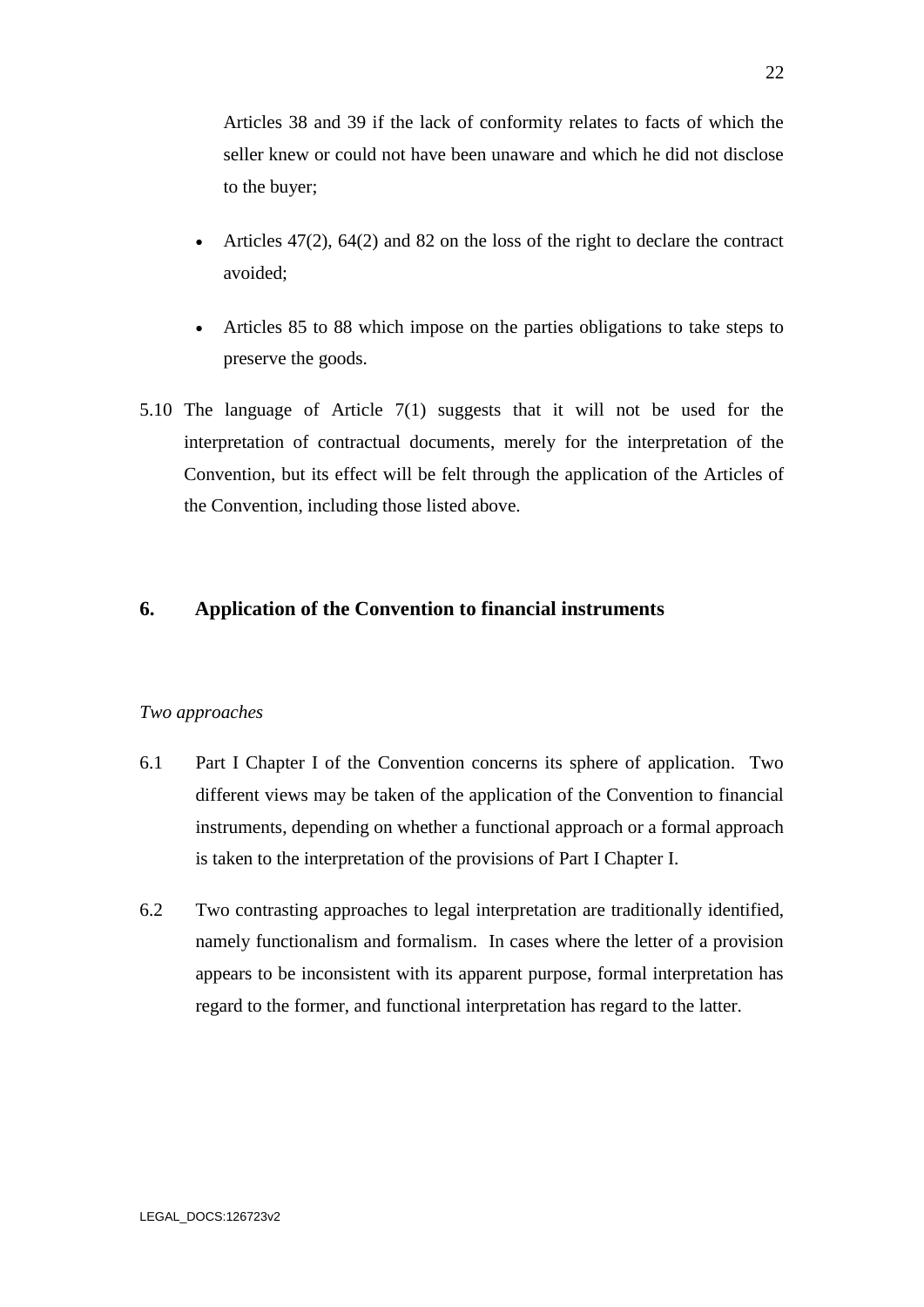### *Provisions*

- 6.3 Article 1(1) provides *inter alia* that the Convention applies to contracts for the sale of goods. The term "goods" is not defined in the Convention. The meaning of the term "goods" in English law is confined to *choses in possession*, and excludes *choses in action*. 13 However, it is understood that, under the law of certain contracting states, the term "goods" may include *choses in action*.
- 6.4 Article 2(d) provides that the Convention does not apply to sales "of stocks, shares, investment securities, negotiable instruments or money".

### *Functional interpretation of provisions*

- 6.5 The apparent purpose of these provisions is to create a sphere of application for the Convention that includes chattels but excludes financial instruments. This is consistent with the references in the preamble to the Convention to the promotion of "international trade"; the natural meaning of that term is trade in physical assets, including commodities, rather than the provision of financial services. No ambition to regulate financial services is suggested by the terms of the Convention. Indeed the wording of article 2(d) is clearly an attempt, made in light of the financial markets as they existed in 1980, to remove financial instruments from its scope.
- 6.6 Thus, the interpretation of the term "goods" in Article 1(1) to exclude choses in action is consistent both with English domestic law, and with the apparent purpose of the Convention.
- 6.7 It was indicated in paragraph 4.5 above that physically—settled commodity derivatives may amount to contracts for the sale of goods for the purposes of Article 1(1). However, the effect of the purposive interpretation indicated in paragraph 6.2 is that all other types of financial instrument, including financial derivatives and cash—settled commodity derivatives, are outwith the scope of

<sup>13</sup> Sale of Goods Act 1979 s. 61(1).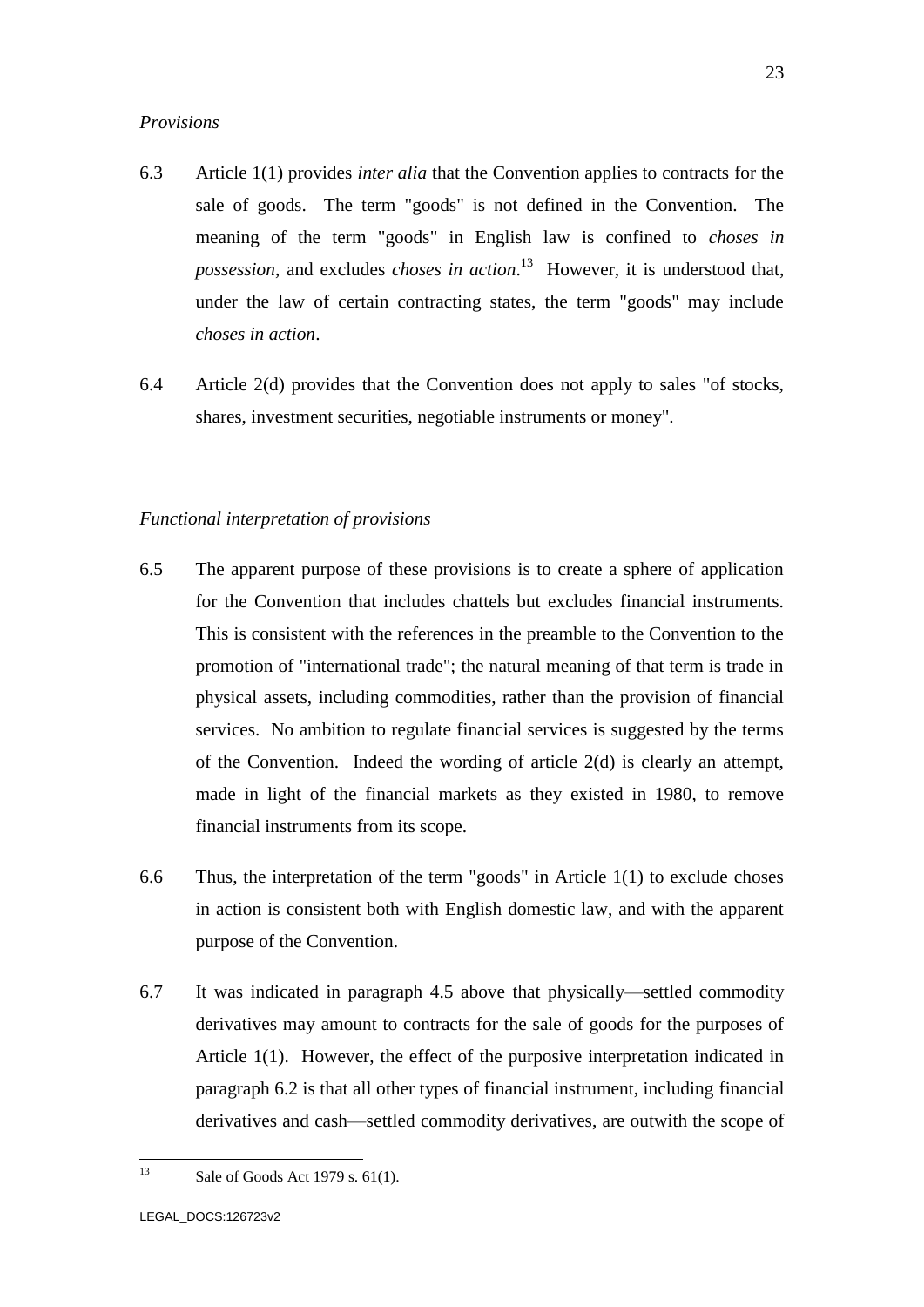Article 1(1) and therefore of the Convention.

6.8 The list in Article 2(d) by no means exhausts the wide range of financial instruments traded today. However, it must be remembered that the provision was drafted over a quarter of a century ago, during which time the financial markets have undergone unprecedented innovation and growth, which has led to the development financial instruments not within Article 2(d). It must be remembered that

> *…a rule is hostage to future developments which render the application of the rule uncertain. …Rules thus need a sympathetic audience if they are to be interpreted and applied in a way which will further the purpose for which they were formed; rule maker and rule applier are to this extent in a reciprocal relationship*. 14

- 6.9 The existence of the exclusion in Article 2(d) is consistent with the interpretation suggested in paragraph 6.2 above, on the basis that the Convention was drafted before the dematerialisation of financial instruments became widespread. Bearer securities and negotiable instruments in traditional form were still in customary use; these are categorised as *choses in possession*, and therefore fall *prima facie* within the scope of article 1(1). This explains the need for the specific exclusion in Article 2(d).
- 6.10 A functional approach to interpretation is now prevailing over formalism in many branches of English law, including the interpretation of implementing EU legislation,<sup>15</sup> statutory interpretation more generally,<sup>16</sup> financial services regulation,<sup>17</sup> and the interpretation of contracts.<sup>18</sup> A purposive approach is also taken in accounting standards.<sup>19</sup> Thus, the trend is towards

 $14$ <sup>14</sup> J. Black, "Rules and Regulators", Clarendon Press, Oxford, 1997, 12.

<sup>15</sup> *DG of Fair Trading v. First National Bank Plc* [2002] 1 AC 481; see also *Alfa Telecom Turkey Limited v. Cukurova Financial International Limited and Cukurova Holdings A.S., Cukurova Finance International Limited and Cukurova Holdings A.S. v. Alfa Telecom Turkey Limited, The High Court of the British Virgin Islands,* 2007, Claim No.s 072, 119.

<sup>16</sup> *Pepper (Inspector of Taxes) v. Hart* [1993] AC 593.

<sup>&</sup>lt;sup>17</sup> FSA Handbook, GEN 2.2.1.

<sup>18</sup> *Investor Compensation Scheme v. West Bromwich Building Society* [1998] 1 All ER 97.

<sup>&</sup>lt;sup>19</sup> FRS 5, Accounting Standards Board, 14.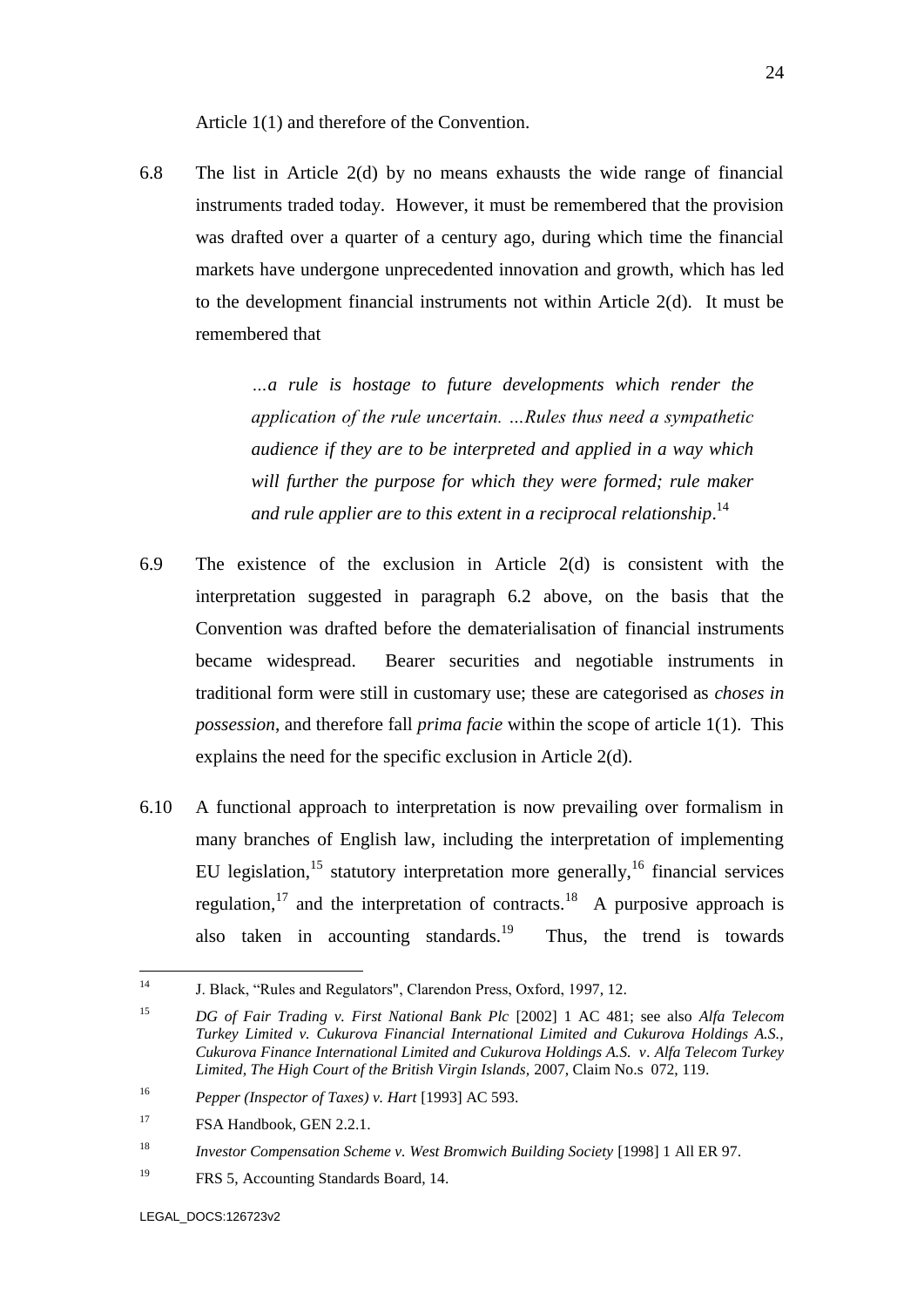functionalism,<sup>20</sup> and the better view is that the Convention should be taken not to apply to intangibles.

### *Formal interpretation of provisions*

- 6.11 However, a formal approach cannot be ruled out entirely. One possible formal interpretation of the provisions would be:
	- (i) to take "goods" in Article  $1(1)$  to include *choses in action*;<sup>21</sup> and
	- (ii) to take the list of excluded financial instruments in article 2(d) to be exhaustive.
- 6.12 The result of such a formal interpretation would be that certain financial instruments are not covered by the exclusion, i.e. included within the scope of the Convention.
- 6.13 An important example is credit claims. While the rights of lenders under bank loans of course existed when the Convention was drafted, active secondary markets for the sale and purchase of such claims had not developed as they have today. The size, typical liquidity and economic importance of the contemporary secondary loan, securitisation and credit derivatives markets cannot be over-emphasised. They attract considerable regulatory attention, particularly in the light of the current credit crunch. These markets are already experiencing stress, and the introduction of the uncertainties outlined in section 4 above would be regrettable.

 $20^{\circ}$ <sup>20</sup> "…we are not legislating in the clouds, but for actual human events that happen in the community…" *Gould v Curtis (Surveyor of Taxes)* [1913] 3 KB 84, per Kennedy L.J. at 98.

<sup>&</sup>lt;sup>21</sup> The decision in *Cukurova* refers to three principles for the interpretation of EU implementing legislation, which might be applied by analogy to the implementation of the Convention. "The first concept is that of `autonomous meaning, which is that terms in legislation implementing European Union/Community directives can have a meaning different from the meaning of those terms in national law. In other words, phrases and concepts will be interpreted in a way which may not be consistent with how they may be interpreted in national law; the courts will give them a meaning which can be applied uniformly in all member states" at para. 28. Thus, "goods" in article 1(1) might be taken to include *choses in action* because that is how it is interpreted in the domestic law of a number of contracting states, and the fact that it does not have this meaning under English law is not necessarily conclusive.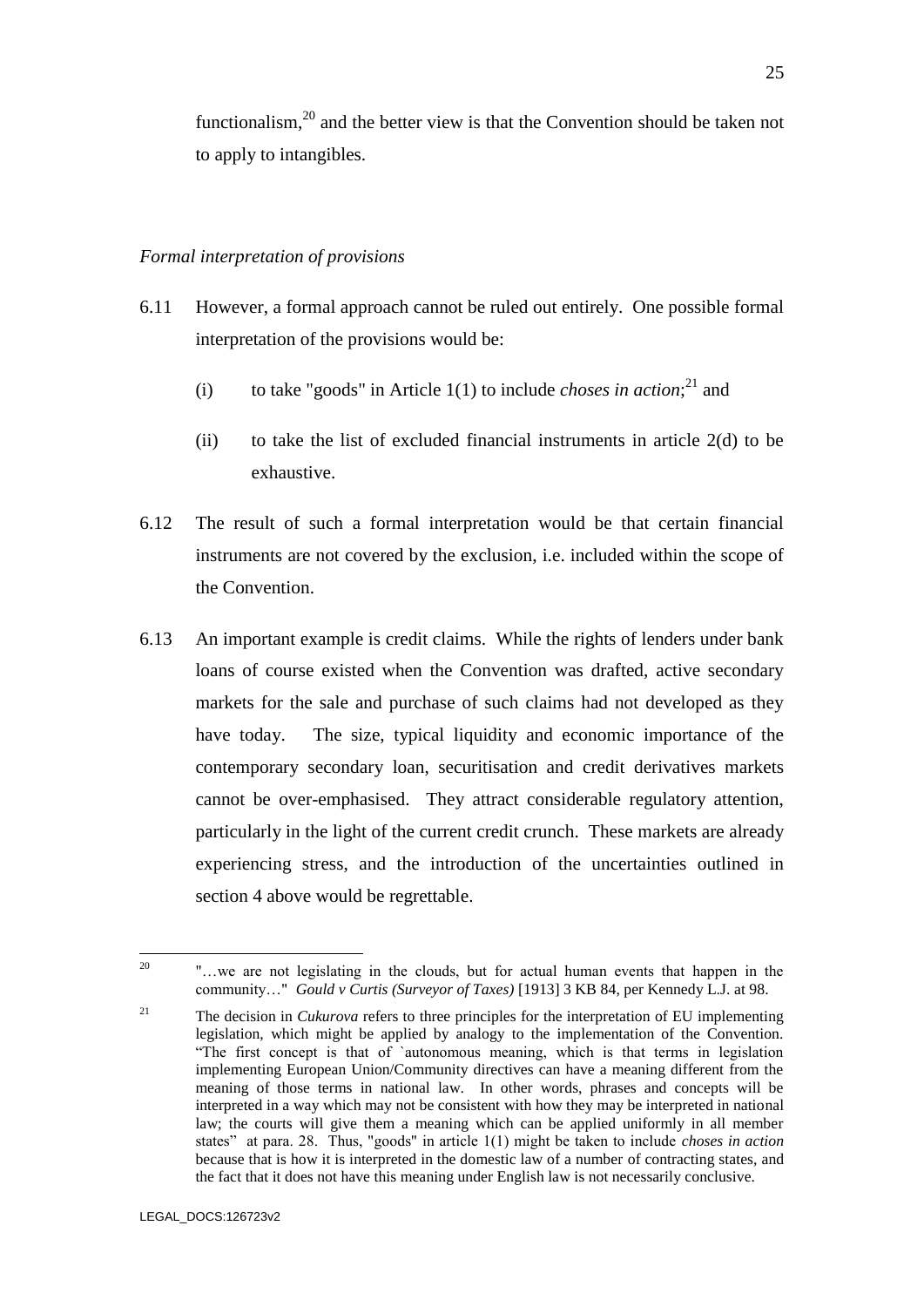- 6.14 In order to address this risk, it is important that any implementing legislation should clarify that it does not apply to financial instruments other than physically—settled commodity derivatives.
- 6.15 It is worth repeating that by virtue of Articles 6 and 9 (considered in section 4 above) very little of the text of the Convention is mandatory. Article 6 provides:

*The parties may exclude the application of this Convention or, subject to article 12, derogate from or vary the effect of any of its provisions.*

### 6.16 Article 9 provides:

*(1) The parties are bound by any usage to which they have agreed and by any practices which they have established between themselves.* 

*(2) The parties are considered, unless otherwise agreed, to have impliedly made applicable to their contract or its formation a usage of which the parties knew or ought to have known and which in international trade is widely known to, and regularly observed by, parties to contracts of the type involved in the particular trade concerned.*

In other words the Convention intends to harmonise to the extent possible without uprooting well established practices or legitimate contractual arrangements.

6.17 The FMLC does not believe that it is intended that the Convention should apply to financial instruments, other than the physically—settled commodity derivatives already mentioned. It is therefore entirely legitimate, and indeed important, for this to be made express in any legislation implementing the Convention in the UK if and when that time arises.

## **FINANCIAL MARKETS LAW COMMITTEE MEMBERS**